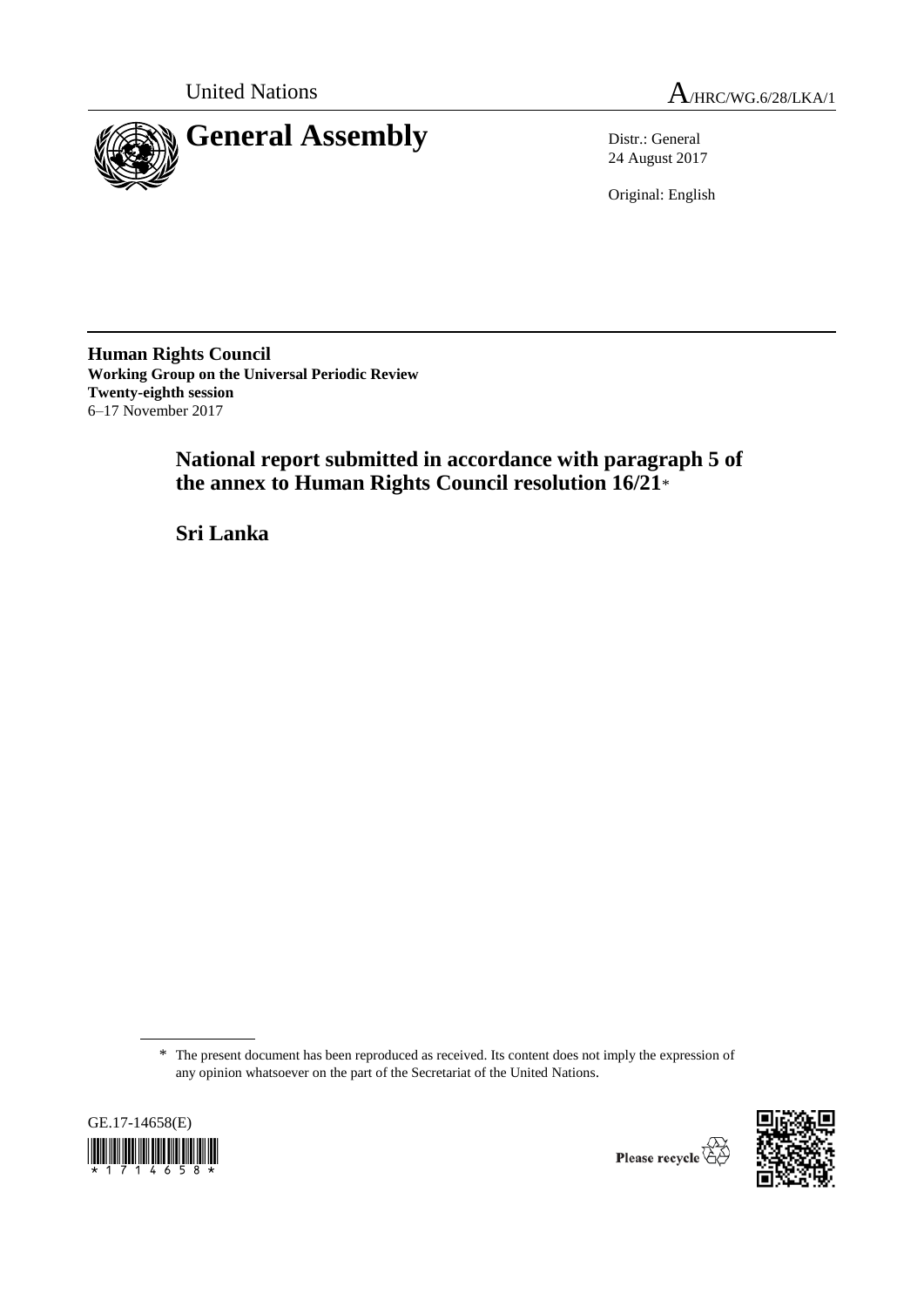# **I. Introduction**

## **Background**

1. In January 2015, Sri Lanka underwent an important transition where a new coalition government was formed following a presidential election. Thereafter in August 2015 the present government was elected following the parliamentary election.

2. Since 2015, greater democratic space has been created through a series of constitutional and administrative reforms. The new government made a firm commitment to finding solutions to national issues including complex post-armed conflict challenges of peace and reconciliation. The UN High Commissioner for Human Rights and other UN bodies as well as the European Commission during its assessment of Sri Lanka's application for the Generalised System of Preferences (GSP) Plus trade facility, acknowledged the considerable progress that has been made by the government.

3. The present report aims to outline the progress made in the promotion and protection of human rights in the country since Sri Lanka's second Universal Periodic Review cycle (UPR) in 2012, and the implementation of recommendations made to Sri Lanka and the voluntary pledges undertaken during the first and second UPR cycles in 2008 and 2012 respectively.

# **II. Methodology and consultations**

4. The methodology adopted in the preparation of this Report was twofold: first, relevant government agencies gathered and synthesized information; second, public consultations with non-governmental stakeholders were held to seek their views and to address issues pertinent to civil society.

## **Data gathering and synthesis**

5. First, an inter-ministerial working group comprising officials from relevant government ministries and departments met and synthesised information on the status of implementation, with respect to the recommendations Sri Lanka received during the two previous UPR cycles. A focal point at the UN Division of the Ministry of Foreign Affairs (MFA) was appointed to gather information and liaise with relevant stakeholders.

6. Second, the MFA undertook a review of the recently finalised National Human Rights Action Plan (NHRAP) 2017-2021 to ascertain the extent to which UPR voluntary pledges and recommendations from 2008 and 2012 have been incorporated into the Plan. The process through which the Plan was developed in 2016 specifically included a commitment to integrate UPR recommendations into the various thematic chapters of the Plan.

## **National consultations**

7. National consultations for the purpose of formulating this Report were held in two stages. First, the process through which the current NHRAP was developed was considered as the first stage of consultations, as the recommendations of both UPR cycles were incorporated into the Plan. The process for developing the current NHRAP included the establishment of two coordinating committees representing the government and civil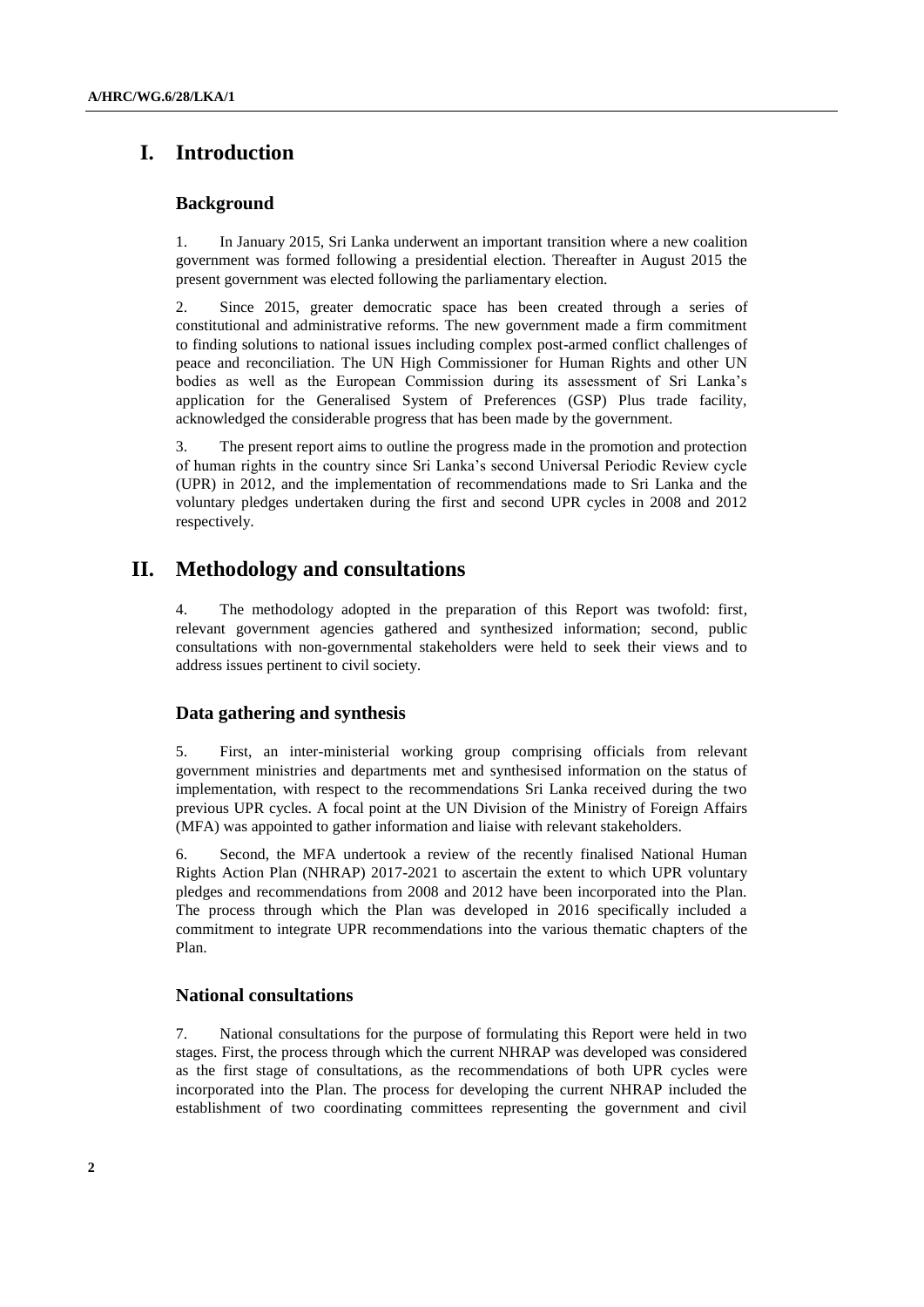society organisations to provide overall guidance to the drafting process. Thereafter, government officials and civil society actors were appointed to the ten drafting committees tasked with developing the thematic chapters. An official webpage was created to receive public recommendations. Further public consultations were held inviting the general public and civil society to submit their observations and recommendations. Finally, the draft NHRAP was circulated among line ministries, the Human Rights Commission of Sri Lanka (HRCSL), UN agencies and several high-level human rights experts for the purpose of obtaining feedback before it was presented for approval of the Cabinet of Ministers in January 2017.

8. Based on the information obtained through this process a draft National Report was prepared. The Office of the High Commissioner for Human Rights (OHCHR), through its senior human rights advisor based in Sri Lanka, was consulted in designing the structure and presentation of the Report. Meanwhile, HRCSL submitted its own UPR shadow report, which the Government of Sri Lanka (GOSL) took specific cognizance of in the preparation of the draft National Report.

9. The draft National Report was published on the website of the MFA, and circulated among civil society organisations during public consultations. The draft Report was also published in Sinhala and Tamil with a view to ensuring constructive feedback from a diverse set of stakeholders. Announcements were made via newspaper advertisements in English, Sinhala and Tamil to inform the public and civil society organisations on how to access the draft Report and provide feedback.

10. Direct consultations on the draft National Report were organised in Colombo, Galle, Kandy, Jaffna and Kalmunai taking into consideration the sectoral and ethnic diversity of the country. The Consultations were welcomed by all the participants, as it was the first time the government engaged with the public to actively seek their views on a UPR National Report. This was evidenced by the open and active participation of many members of the general public, civil society organisations, grass root organisations, academics, UN agencies, international non-governmental organisations, university students, journalists, and indigenous groups that attended these consultations. The participants were given an opportunity to present their views individually or in groups.

## **Finalisation of the national report**

11. Once all information was gathered and consultations completed, the National Report was prepared in compliance with the guidelines issued by the UNHRC through resolution 16/21 dated 12 April 2011.

# **III. Legal and institutional framework**

## **A. Constitutional and statutory framework**

#### **Constitution**

*Voluntary pledge set forth in paragraph 93 UPR Working Group Report (2008)<sup>1</sup>*

12. The Constitution of Sri Lanka adopts a dualist model. Thus the fulfilment of Sri Lanka's obligations under international treaties is facilitated *vis-à-vis* the provisions of the Constitution, domestic legislation, and regulations made under the principal laws. International conventions to which Sri Lanka is a party have been recognised through legal, constitutional and judicial processes prevailing in Sri Lanka.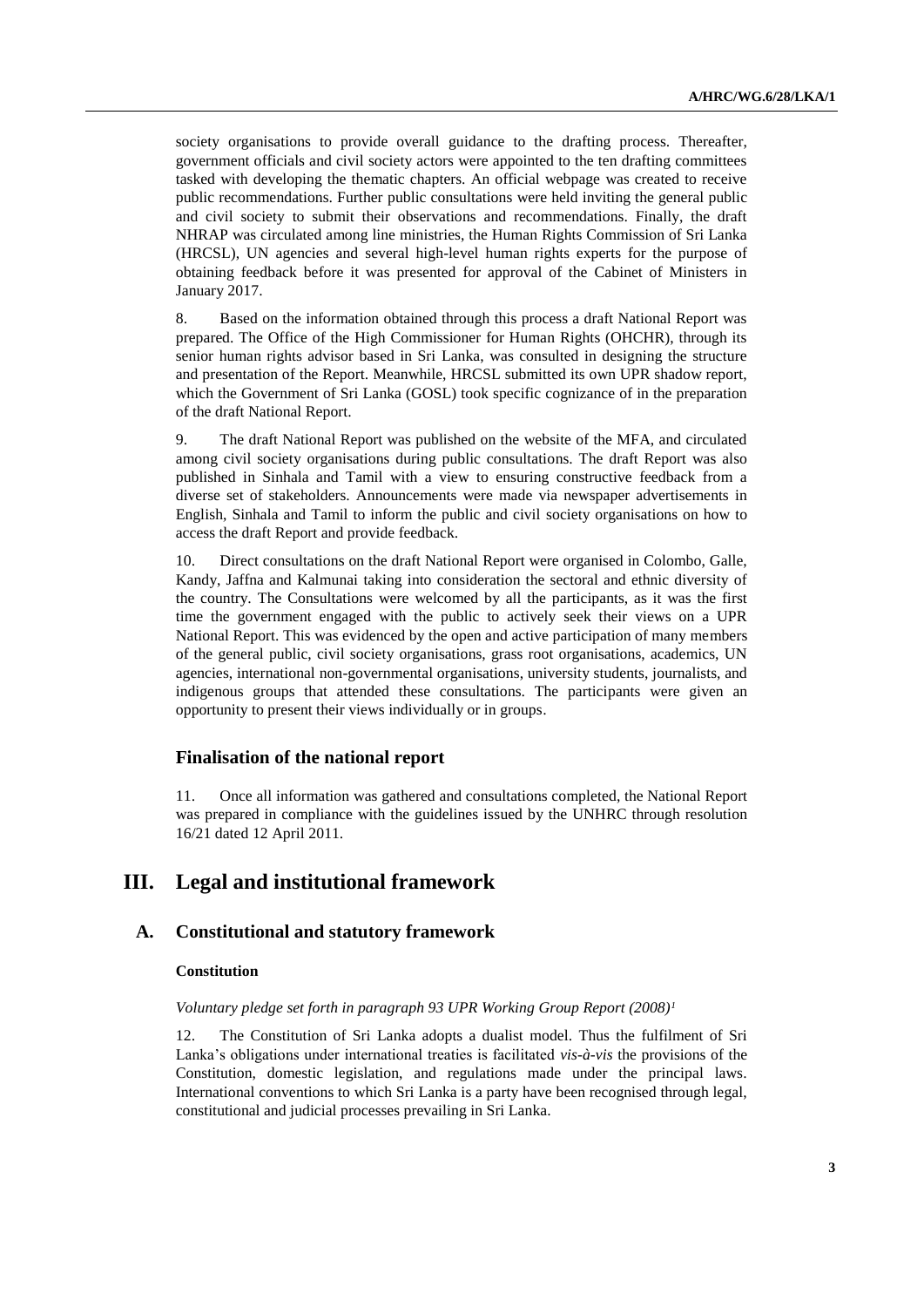13. The Sri Lankan Constitution contains a separate Chapter on Fundamental Rights<sup>2</sup>. The scope of these rights has been expanded through the jurisprudence of the Supreme Court of Sri Lanka, which has the jurisdiction to grant equitable relief including compensation for the violation of these rights. For instance, the right to life is not explicitly included in the fundamental rights chapter of the Constitution. However, in *Sriyani Silva v. Iddamalgoda* [2003]<sup>3</sup>, the Supreme Court of Sri Lanka recognised that the right to life is implicitly included in the Constitution.

14. A new Bill of Rights is currently being considered as part of constitutional reforms. A Parliamentary Sub-Committee on Fundamental Rights has already presented its final report. The report included explicit rights to life and privacy and extended the right to nondiscrimination by including additional grounds such as disability, gender identity and sexual orientation.

#### **Convention Against Torture Act and ICCPR Act**

15. The Torture Act<sup>4</sup> incorporates the Convention Against Torture<sup>5</sup> (CAT) into domestic law. Moreover, the ICCPR Act<sup>6</sup> incorporates specific provisions of the ICCPR that are not explicitly or implicitly recognised by the Constitution.<sup>7</sup>

16. The Supreme Court of Sri Lanka has jurisdiction to inquire into fundamental rights violations by executive or administrative actions of the State. Any aggrieved party or his or her legal representative may file a petition before the Supreme Court within one month of an actual or imminent infringement of a fundamental right. Furthermore, *locus standi* for fundamental rights petitions has been expanded through Supreme Court decisions. Moreover, the High Court of Sri Lanka has jurisdiction to try offences under the Torture Act and the ICCPR Act.

#### **Assistance to and Protection of Victims of Crime and Witness Act**

*Recommendations set forth in paragraph 128 of the UPR Working Group Report (2012)<sup>8</sup> – 25; voluntary pledge set forth in paragraph 90 (2008)*

17. In March 2015, Sri Lanka enacted the Assistance to and Protection of Victims of Crime and Witness Act<sup>9</sup> 2015. The Act sets out rights and entitlements of victims of crime and witnesses, and the protection and promotion of such rights and entitlements. Moreover, it provides for the payment of compensation to victims of crime and establishes a special fund<sup>10</sup>. It also establishes a National Authority<sup>11</sup>, and a special Division in the Sri Lanka Police.<sup>12</sup> On 8<sup>th</sup> January 2016, President Maithripala Sirisena inaugurated the Authority. For the year 2016, the Ministry of Justice allocated Rs. 2 million for the initial work pertaining to the setting up of the Authority, which will be increased for 2017 in order to facilitate the Authority to commence its work. Meanwhile, a Board of Management of the Authority developed a programme of action, and the Inspector General of Police (IGP) has initiated action aimed at establishing the special Division.

#### **New domestic enabling legislation**

18. Sri Lanka ratified the Convention on the Rights of Persons with Disabilities (CRPD) on 8th February 2016 and signed the International Convention for the Protection of All Persons from Enforced Disappearance (ICPPED) on 10<sup>th</sup> December 2015, following which measures have been taken to introduce comprehensive legislation that incorporates the provisions of the Conventions into domestic law.13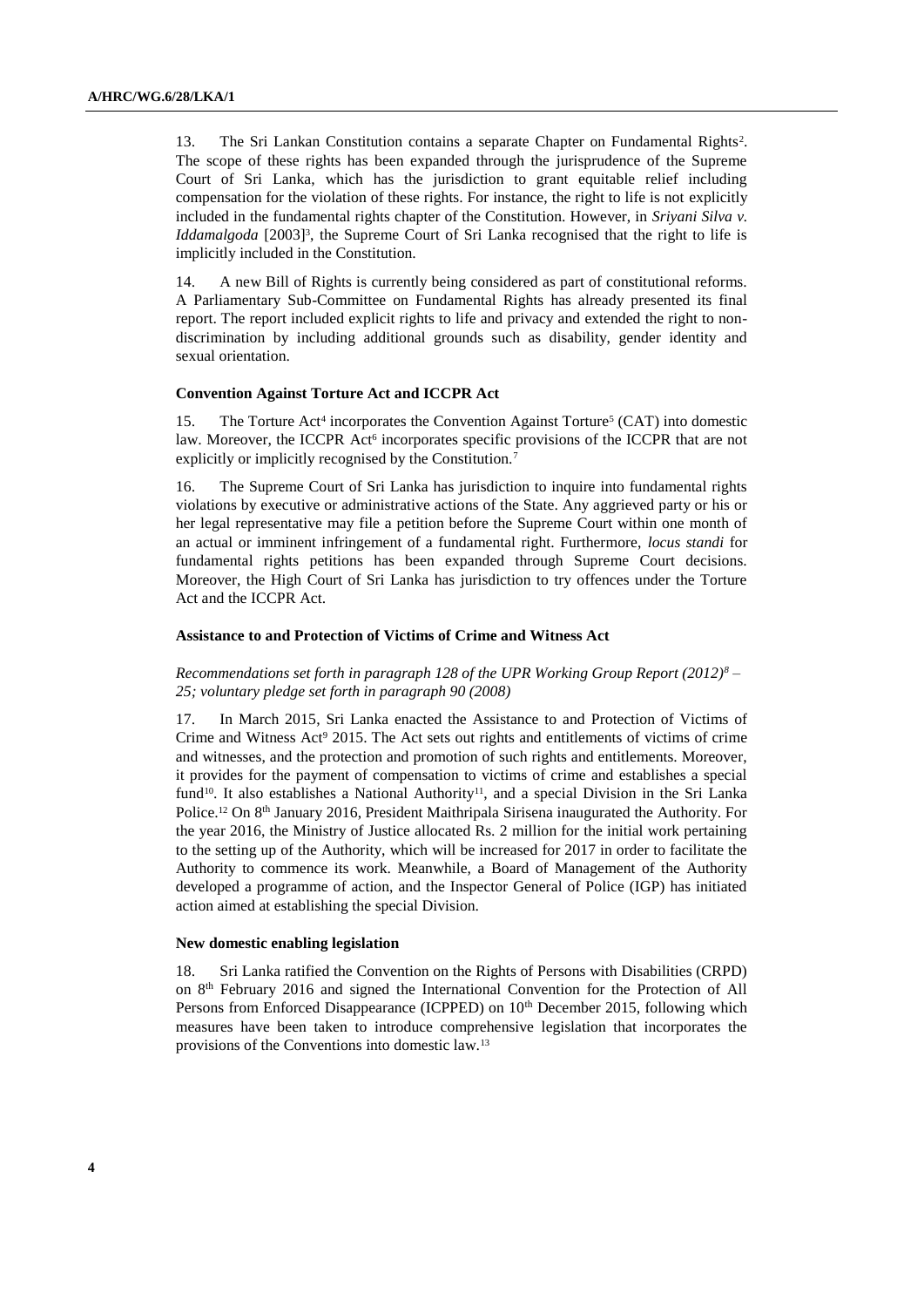## **B. Mechanisms established for implementation**

## **Human Rights Commission of Sri Lanka**

*Recommendations set forth in paragraph 127 (2012) – 30, 31, 32, 23, 34, 36, 37, 38, 39, and 40, and 128 (2012) – 14 and 28; and voluntary pledge set forth in paragraph 89 (2008)*

19. The independence of the HRCSL has been strengthened following the enactment of the Nineteenth Amendment to the Constitution on 15th May 2015. This constitutional amendment restricts the discretionary authority that was previously conferred on the President to appoint members to statutory authorities including the HRCSL. These appointments are now recommended by the Constitutional Council. Dr. Deepika Udagama, a highly acclaimed human rights advocate was appointed as the new chairperson of the HRCSL in October 2015. Since the appointment of the new commissioners, the HRCSL has been instrumental in providing constructive feedback on key policy documents such as the NHRAP 2017-2021. It has also submitted shadow reports to international treaty bodies including the UN Committee Against Torture, and has issued key human rights directives, such as the directives on standards and procedures to be followed when arresting and detaining suspects under the Prevention of Terrorism Act  $(PTA)^{14}$ , and has submitted recommendations on key human rights issues in its advisory capacity, which the government has taken cognizance of.

20. The HRCSL has the authority to entertain complaints regarding infringements or imminent infringements of fundamental rights, and to provide for resolution by conciliation and mediation. It also has the power to investigate infringements of fundamental rights and to monitor the welfare of persons in detention. The Commission has the authority to advise and assist the government in formulating legislation and policy and to make recommendations to ensure compliance of national laws and administrative practices with international human rights norms and standards.

#### **Ministry of Women and Child Affairs**

21. The Ministry of Women and Child Affairs (MWCA) is the apex body responsible for the overall implementation of policies, laws and obligations arising under international conventions<sup>15</sup> relating to women and children. Moreover, Women's Development Officers, Women and Children Police Help Desks, and Children and Women Units at the Divisional Secretariat level perform important functions with respect to the empowerment of women, and protecting and promoting women's rights.

22. The departments and statutory institutions assigned to MWCA to protect children include the National Child Protection Authority (NCPA) and the Department of Probation and Childcare Services (DPCCS). Furthermore, specific matters relating to child welfare and child protection are handled by a number of line ministries, including the Ministry of Social Empowerment and Welfare, Ministry of Justice, the Ministry of Education and the Ministry of Health.<sup>16</sup> In addition, there are nine Provincial Departments of Probation and Childcare Services in the nine provinces headed by a Provincial Commissioner. The provincial departments receive funds annually from the Treasury through the respective provincial councils. At the district, divisional and village level, Child Development Committees monitor all aspects in relation to the advancement of child rights. These Committees consist of government officials drawn from different sectors, representatives from civil society organisations and religious leaders.

### **Official Languages Commission**

23. The Official Languages Commission was established in 1991 and is vested with a range of powers to ensure implementation of provisions in the Constitution relating to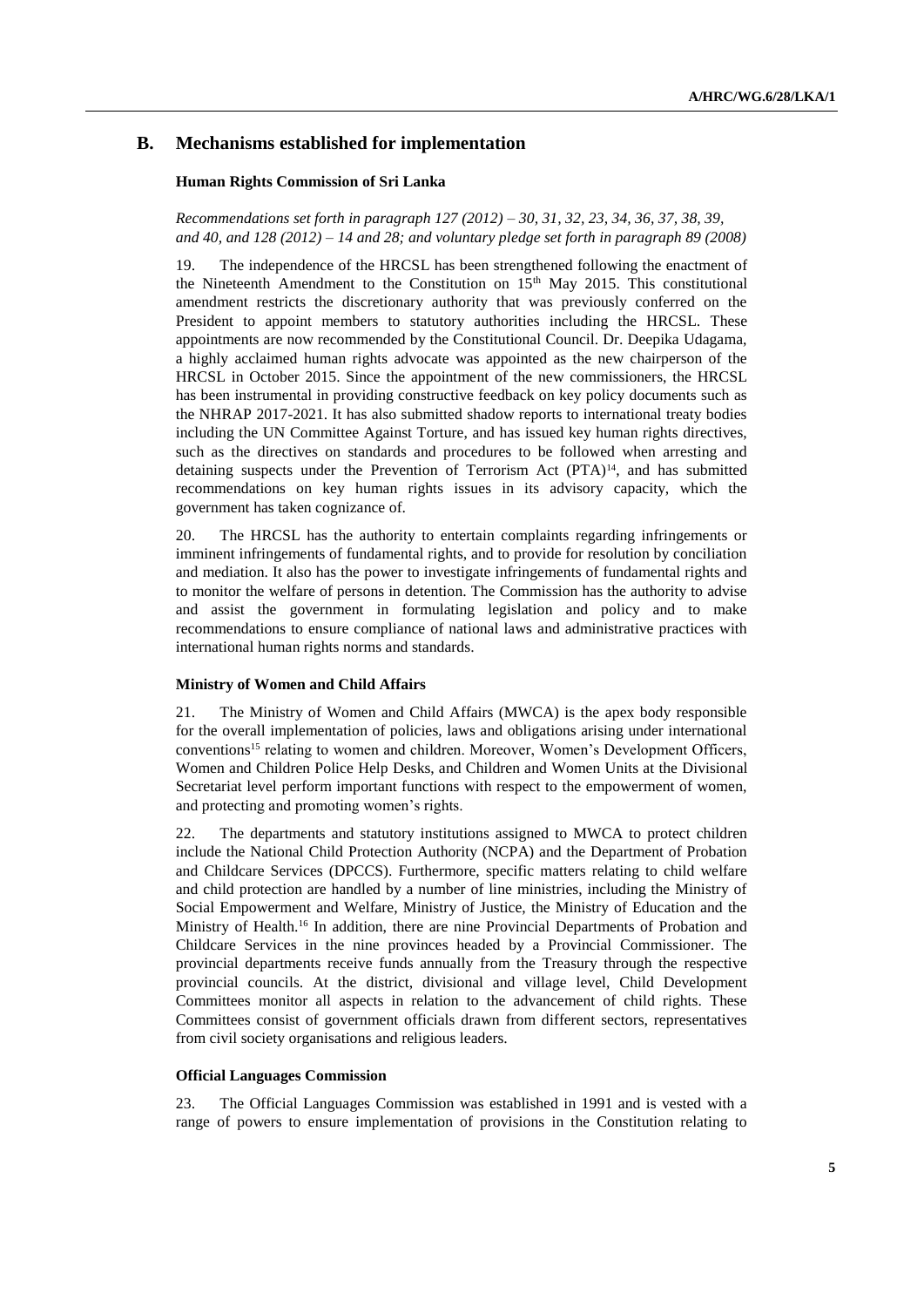language. It is mandated to recommend language policy, promote the use and appreciation of official languages and conduct inquiries in response to any complaint on the violation of language laws.

#### **NGO oversight**

#### *Recommendations set forth in paragraph 128 (2012) – 85*

24. The NGO Secretariat, which is the state agency responsible for the regulation of NGOs in Sri Lanka, was assigned to the Ministry of Coexistence, Dialogue and Official Languages, thus removing it from the Ministry of Defence and ensuring that its oversight was assigned to a civilian authority.

## **C. National Human Rights Action Plan**

## **Recommendations set forth in paragraph 127 (2012) – 5, 6, 7, 10, 11, 12, 13, 14, 15, 16, 17, 18, 19, 20, 24, 29, 41; voluntary pledge set forth in paragraph 4.2 (2013)<sup>17</sup>**

25. The NHRAP 2011-2016 was adopted by the Cabinet of Ministers in May 2011 upon formulation and submission by the former Ministry of Human Rights and Disaster Management. A Cabinet sub-committee was thereafter appointed to monitor its implementation. However, the previous government encountered significant challenges in the implementation of the Plan and thereafter measures to disseminate and implement the Plan were discontinued.

26. Following the change in government in January 2015, several action points including the following were identified and integrated into the current reform agenda:

(a) Review the Prevention of Terrorism Act (PTA) of 1979 to meet international standards;

(b) Amend the Code of Criminal Procedure Act to ensure that acknowledgment of an arrest is communicated to family members, to enable Magistrates to visit places of detention; and to grant prompt access to lawyers;

- (c) Criminalize enforced disappearances;
- (d) Enact and fully implement a Witness and Victim Protection law;
- (e) Adopt legislation on the right to information;
- (f) Introduce reforms to address delays in the administration of justice; and

(g) Review and implement an anti- sexual harassment policy in government sector institutions.

27. The critical lessons learnt during the process of implementing the previous Action Plan have been incorporated into the development, dissemination and implementation of the current NHRAP 2017-2021.

28. The NHRAP 2017-2021 was presented to the Cabinet of Ministers in January 2017, and is currently being translated into Sinhala and Tamil languages. The Plan contains relevant, measurable and practical action points relating to the promotion and protection of human rights in ten thematic areas.<sup>18</sup> The Plan will be implemented through an Inter-Ministerial Committee.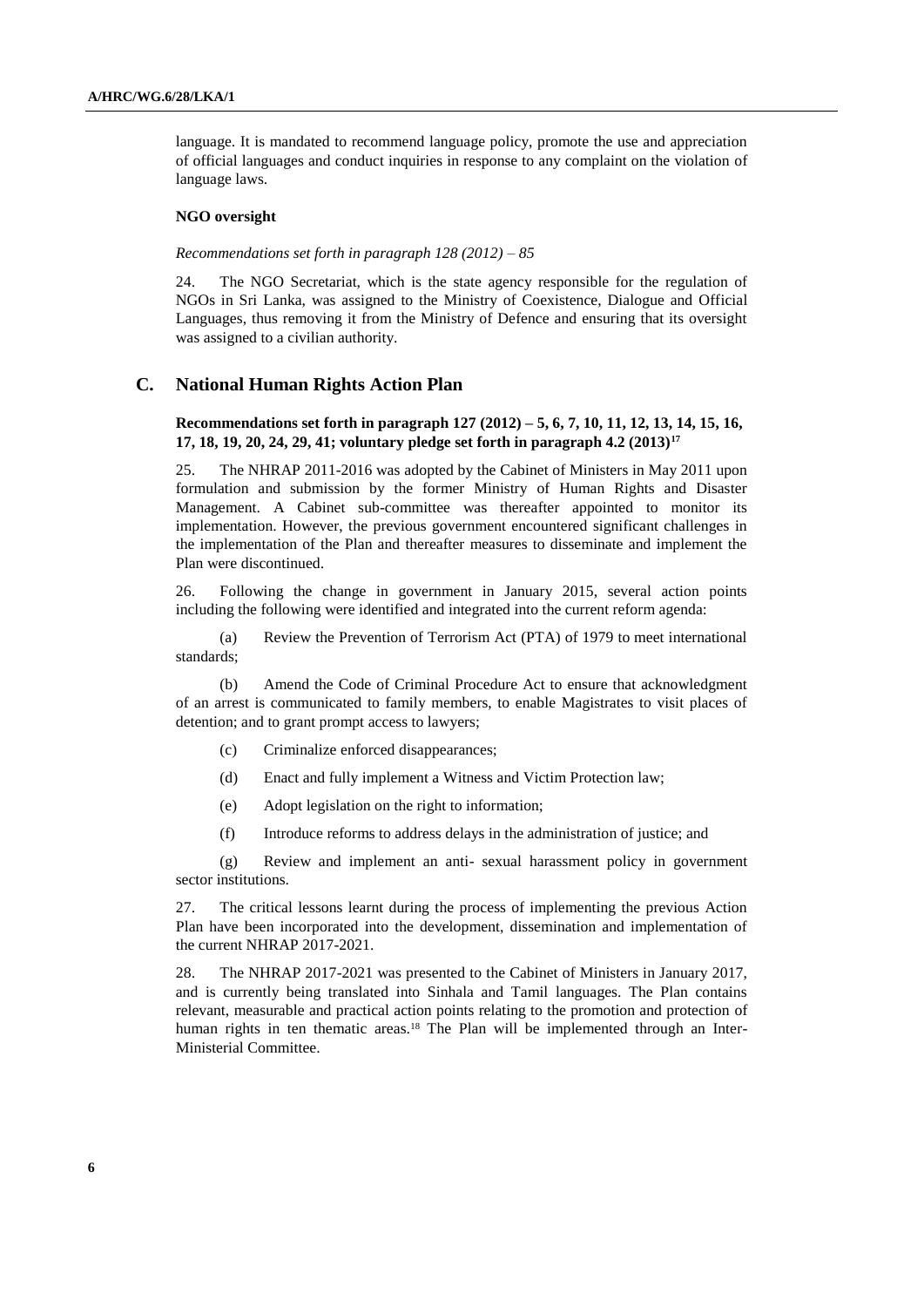## **D. Human rights education**

## **Recommendations set forth in paragraph 127 (2012) – 35, 80, 81, 86 and 87; and voluntary pledges set forth in paragraphs 91, 92 and 112 (2008)**

29. The Ministry of Education has included the subject of 'human rights' in the secondary school education curriculum. Since January 2017, Sri Lanka has successfully introduced a subject called 'Think Equal' in pilot schools across twelve districts. The new subject teaches children between the ages of three and seven, social and emotional intelligence and core values including gender sensitivity, equality and human rights. The project aims to fulfil Sri Lanka's commitment to introduce human rights education pursuant to General Assembly resolution 59/113 A of 10 December 2004 proclaiming the World Programme for Human Rights Education, and strengthen the reconciliation process aimed at achieving long-term sustainable peace. On 1 August 2017, the Cabinet of Ministers approved the introduction of this programme in all pre-schools in the country.

30. Human rights education forms part of the training of all law enforcement officers, members of the armed forces and prison officers. Such training includes lectures on the fundamental rights guaranteed by the Constitution, international human right norms, the law of criminal procedure, the rights of a citizen, and the duties and obligations of law enforcement officers.

31. The Sri Lanka Army has a Directorate of Human Rights and International Humanitarian Law (IHL) that is tasked with providing human rights and IHL training to all ranks. Furthermore, the International Committee of the Red Cross (ICRC) conducts regular IHL training programmes for Sri Lankan military personnel. Human rights forms part of the basic training of all new recruits at the Sri Lanka Police College, and part of examinations at the Police Higher Training Institute. Steps have also been taken to enhance public awareness of human rights for political leaders.<sup>19</sup>

# **IV. Implementation of recommendations and voluntary pledges**

## **A. Cross-cutting issues**

## **Equality and non-discrimination**

*Recommendations set forth in paragraph 128 (2012) – 53*

32. Article 12 of the Sri Lankan Constitution guarantees the rights to equality and nondiscrimination. The guarantees of equality and equal protection of the law under article 12(1) are not subject to any exception. However, the prohibited grounds of discrimination expressly included in article 12(2) are not exhaustive.

33. The final report of the parliamentary Sub-Committee on Fundamental Rights, recommended that the Fundamental Rights Chapter in the Sri Lankan Constitution include express guarantees of non-discrimination on the grounds of disability, gender identity and sexual orientation. Moreover, the current NHRAP 2017-2021 commits to eliminating any discriminatory provisions in Sri Lanka's Penal Code.

34. Article 16(1) of the Constitution provides that 'all existing written law and unwritten law shall be valid and operative' notwithstanding the fundamental rights chapter of the Constitution. Sri Lanka has, however, clarified before the UN Committee on Economic, Social and Cultural Rights that this article does not authorise the unequal or discriminatory application of Penal Code or other criminal law provisions against any particular individual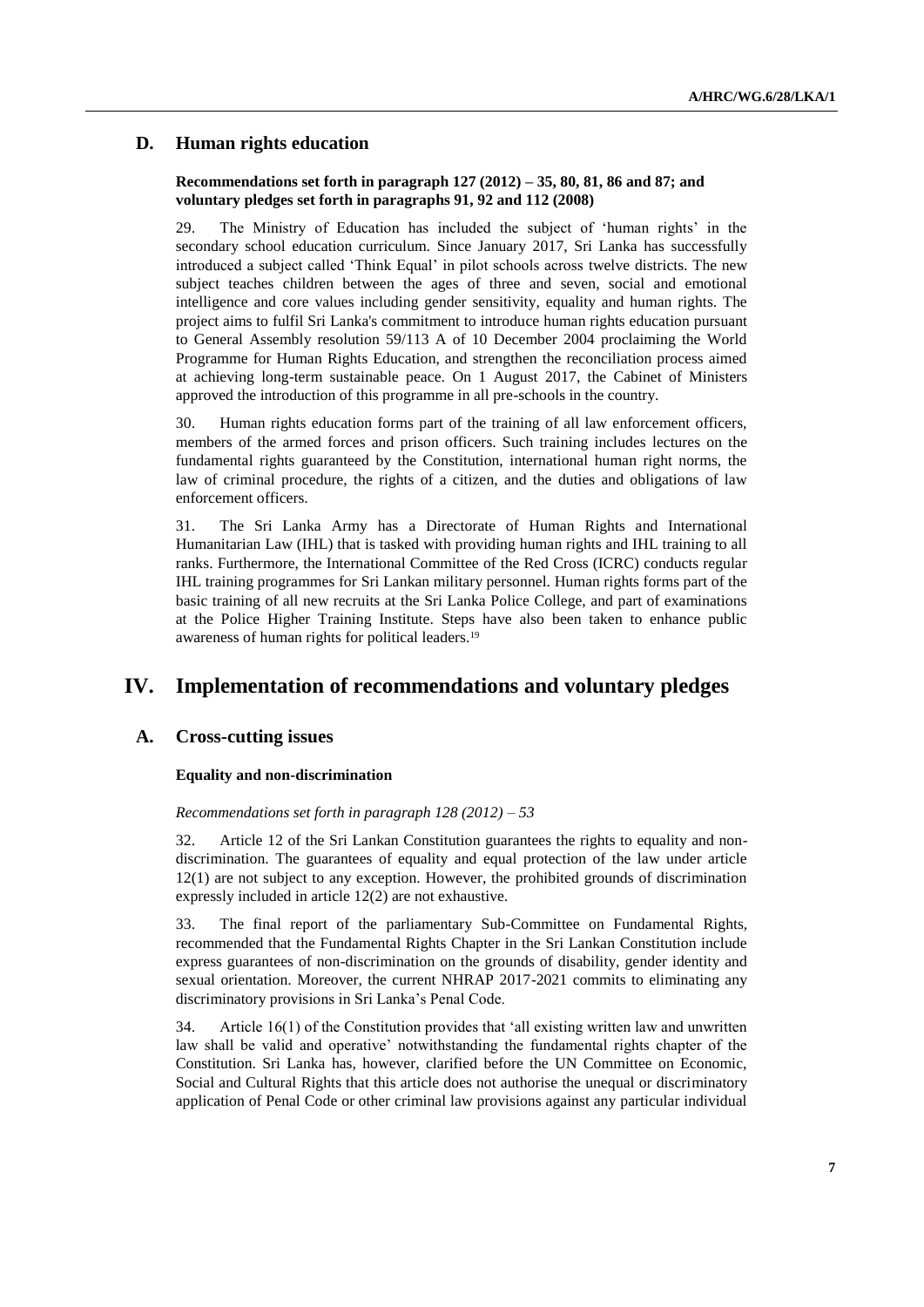or community. Post-enactment judicial review of legislation is currently precluded under article 80(3) of the Constitution.

35. These specific provisions of the Constitution are currently being considered in the context of constitutional reform. Both the Public Representations Committee on Constitutional Reform and the parliamentary Sub-Committee on Fundamental Rights recommend reform of article 16(1) of the Constitution, and the introduction of postenactment judicial review of legislation. These recommendations are currently under consideration by the Parliamentary Steering Committee on Constitutional Reform.

#### **Reconciliation and accountability**

### *Recommendations set forth in paragraph 127 (2012) – 8, 9, 21, 22, 23, 25, 26, 27, 28, 42, 45, 46, 52, 59, 75, 76, 77, 78, 82, 85, 89*

36. The GOSL co-sponsored two UNHRC resolutions<sup>20</sup> that set out Sri Lanka's broad commitments to promote reconciliation, ensure accountability for alleged abuses of international human rights law and IHL during the armed conflict, and improve the human rights situation in the country. The constructive recommendations of the Lessons Learnt and Reconciliation Commission (LLRC) form part of the substance of the resolutions. The LLRC report was also a core document in the formulation of the NHRAP 2017-2021. The resolutions specifically commit to the establishment of transitional justice mechanisms including an Office on Missing Persons (OMP), a truth-seeking commission, an Office on Reparations, and a special court with independent counsel.

37. Sri Lanka established three new agencies namely, the Ministry of National Integration and Reconciliation (MNIR) with the President as the Minister, the Ministry of National Co-existence, Dialogue and Official Languages, and the Office for National Unity and Reconciliation (ONUR) as an agency of the MNIR, to spearhead programmes to usher in unity and reconciliation in the country. In consultation with the two relevant Ministries, the ONUR developed a draft National Policy on Reconciliation through a one-year process of consultations with multiple stakeholders, and through revisiting previous national initiatives on reconciliation including the LLRC's report.<sup>21</sup> The policy was approved by the Cabinet of Ministers and was adopted in May  $2017<sup>22</sup>$  ONUR, in collaboration with state and private media, and through social media, has meanwhile commenced a nationwide media campaign to foster the vision of a plural and inclusive Sri Lanka.

38. In December 2015, the government established the Secretariat for Coordinating Reconciliation Mechanisms (SCRM) under the Prime Minister's Office to ensure that the commitments under UNHRC Resolution 30/1 are met. The SCRM was tasked with the design and facilitating implementation of the government's transitional justice mechanisms, and also provides support for the non-recurrence agenda via ONUR.

39. Since its establishment, SCRM has entered into partnerships with the UN Country Team to ensure that international best practices are adopted in the design of the reconciliation mechanisms in Sri Lanka. These partnerships include those with UNDP, OHCHR, UN DPA, IOM, UNICEF, and UN Women. A Peace-building Priority Plan was accordingly formulated to provide support to actionable areas in the government's reconciliation agenda.<sup>23</sup> A high-level Steering Committee on Reconciliation was established to provide overall direction to all activities concerned with reconciliation and nonrecurrence in Sri Lanka.<sup>24</sup>

40. In January 2016, the government appointed a Consultation Task Force (CTF) on processes relating to reconciliation and transitional justice. The CTF comprised civil society representatives and was assisted by a Committee of Experts, and a Representatives Committee, which connected the task force to relevant stakeholders. The CTF carried out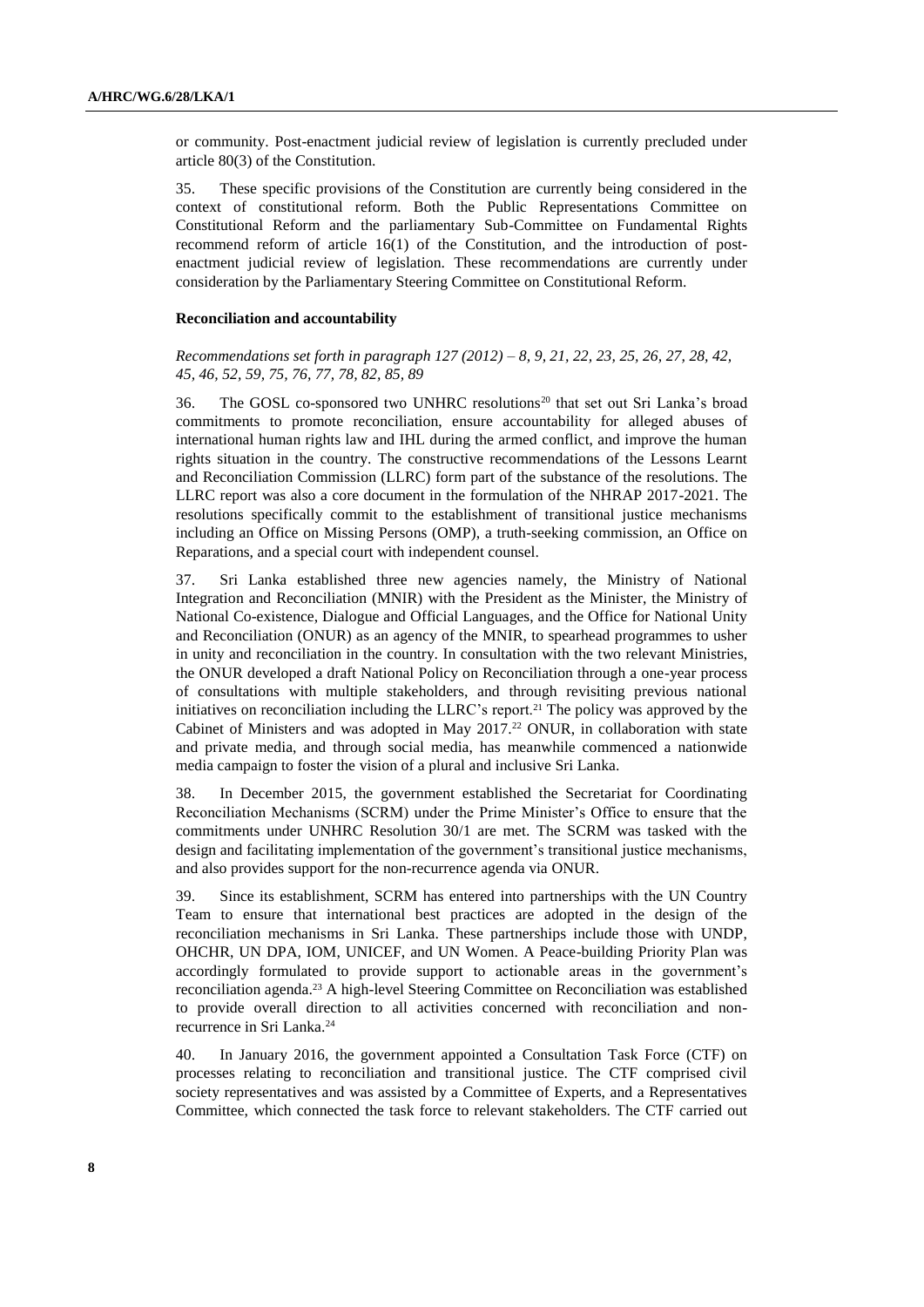nationwide consultations and received over 7,000 submissions. Its final report was presented to government in January 2017, and is being considered in the process of preparing draft legislation to establish transitional justice mechanisms.

41. The government has taken steps to establish the four transitional justice mechanisms committed to under Resolution 30/1. First, in August 2016, it enacted legislation to establish the OMP. In July 2017, the OMP was assigned to the MNIR. Second, a Working Group comprising senior academics, government officials and transitional justice experts was appointed to draft legislation on a truth-seeking mechanism.<sup>25</sup> Third, a Reparations Technical Committee was appointed to draft legislation on the establishment of an Office of Reparations. The draft laws on a truth-seeking mechanism and Office of Reparations will be presented to Cabinet once the drafts are vetted by the Attorney-General for constitutional compliance. Following the extension of the timeline for implementation of 30/1, a highlevel Committee chaired by the Prime Minister was set up by Cabinet to monitor implementation.

42. The release of private land occupied by the military is another major priority of the government. 24,336.25 acres of private land in the Northern and Eastern provinces have been released since the end of the war in 2009, out of which 4,190.58 acres have been released since January 2015. A total of 6051.36 acres of private land in the Northern and Eastern provinces occupied by the military remain to be released.

43. In the conflict-affected North and Eastern provinces, schools have been re-opened since the conclusion of the conflict in 2009. Children, including former child combatants recruited by the LTTE, are currently attending school. Meanwhile, since 2009 female exchild combatants whose education was disrupted by the armed conflict have sat for GCE Ordinary and Advance Level examinations<sup>26</sup> conducted by the Department of Examination of Sri Lanka.

44. Since women head 23.4 percent of households in the North and East, in March 2015, the government set up a National Committee on Female-Headed Households (FHHs) and a National Centre for FHHs in Kilinochchi. These Committees have enabled FHHs to integrate into the workforce and access sustainable livelihoods. Cabinet approved a national policy on FHHs formulated by the MWCA, in consultation with relevant stakeholders including the civil society in October 2016 and which is currently being translated into a National Action Plan for WHH for the period 2017-2019.

45. A Declaration of Peace was adopted by the Government on Independence Day in 2015, and since January 2015, the government introduced the practice of singing the national anthem in both national languages (Sinhala and Tamil). The national anthem was accordingly sung in both languages at the  $4<sup>th</sup>$  February Independence Day celebrations in 2016 and 2017.

46. The government has taken steps to strengthen the framework for the provision of psychosocial care to conflict-affected communities. For example, ONUR has worked with consultant psychiatrists and psychologists to hold 'training of trainers' workshops in the Northern Province.<sup>27</sup>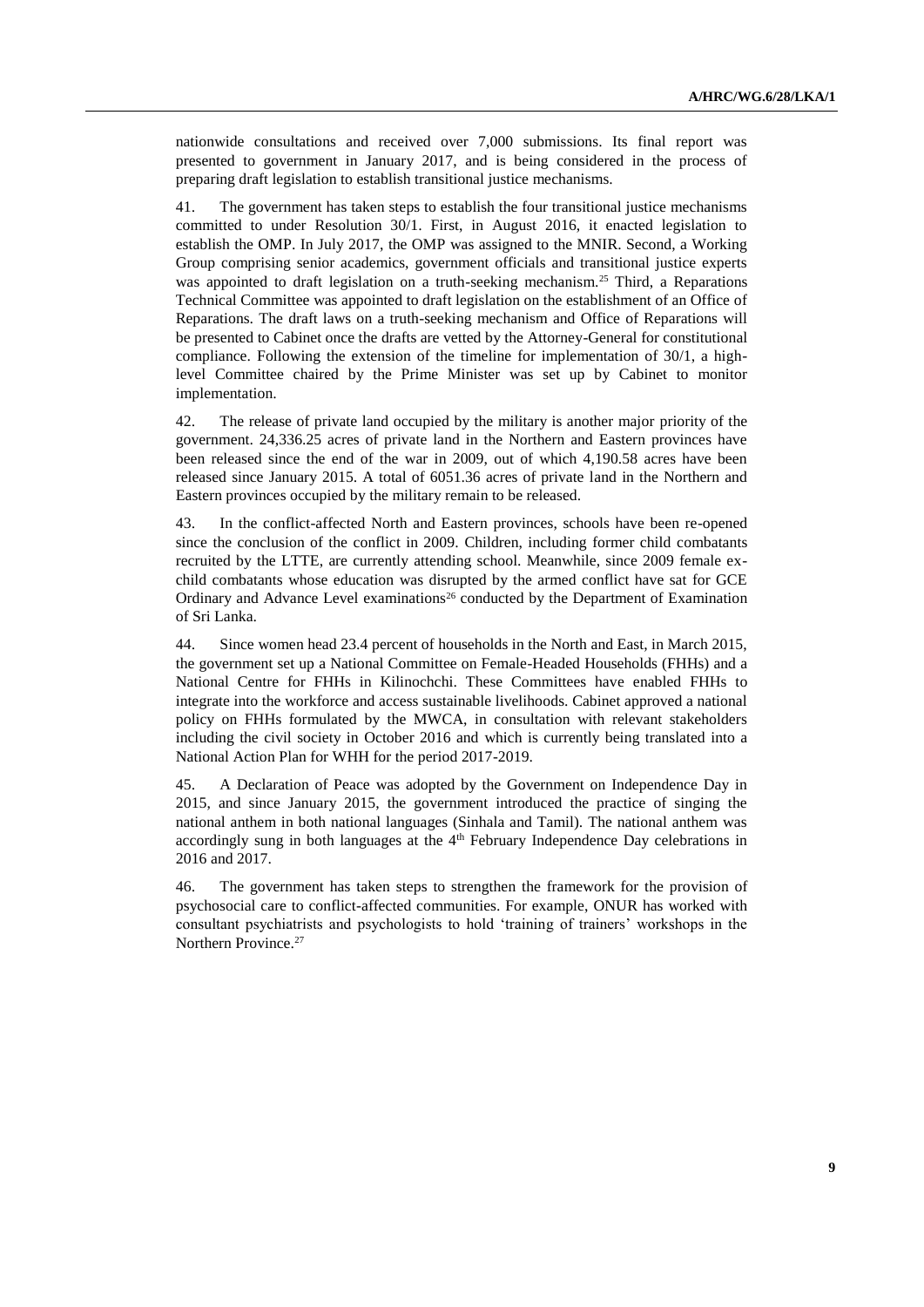## **B. Civil and political rights**

#### **Right to life, liberty and security of persons**

*Recommendations set forth in paragraph 127 (2012) – 54, 74, 79, 83, 84, 110, paragraph 128 (2012) – 57, 94; voluntary pledge set forth in paragraph 4.9 (2013)*

47. The NHRAP 2017-2021 includes a commitment to introduce appropriate reforms to explicitly recognise the right to life in the Sri Lankan Constitution. Given the fact that the parliamentary Sub-Committee on Fundamental Rights has recommended the inclusion of the right to life in the fundamental rights chapter of the Constitution, it is expected that the constitutional reform process will result in such inclusion.

48. The government has taken steps to investigate past occurrence of extra-judicial killings. For example, the government has informed certain witnesses residing overseas and who have been summoned to give testimony in pending judicial proceedings that they will be afforded maximum safeguards under the Assistance to and Protection of Victims of Crime and Witnesses Act including airport-to-airport security. A Bill to amend section 31 of the Act to enable witnesses to give testimony through audio-video linkage from a Sri Lankan Diplomatic Mission was gazetted in May 2017. Moreover, a military official suspected of having ordered the shooting of protestors in Rathupaswala in 2013 was arrested by the Criminal Investigations Department of the Police in May 2017.

49. Sri Lanka has abolished the practice of execution upon judicial order since 1976, and has voted in favour of the periodic UN General Assembly Resolution on the moratorium on the use of the death penalty.

50. A new Prisons Administration Bill is being finalised to enhance the efficiency of the prisons system and mitigate the issue of prison overcrowding. A draft Bill was submitted to Cabinet, and amendments suggested by Cabinet are currently being incorporated. Moreover, an Urban Prisons Relocation Programme was introduced to mitigate prison overcrowding.

51. The Prison's Department has also taken steps to mainstream the UN Nelson Mandela Rules and Bangkok Rules into prisons administration. Telephone facilities are provided to prisoners to contact their families in the Welikada Prison. Such facilities will be provided in other prisons in the future. Furthermore, a Prison Information Management System has been introduced to effectively keep records of prisoners from their registration to their discharge.

52. The GOSL cooperates with the HRCSL and the ICRC to ensure regular and unannounced visits to prisons, and in collaboration with these institutions, aims to reduce overcrowding in prisons.

53. A suspect's right to access legal counsel was strengthened through Regulations issued in 2012 by the IGP.<sup>28</sup> The Regulations provide that a lawyer representing the interest of a suspect held in police custody is entitled to meet with the Officer in Charge of the police station in which the suspect is being held, to ascertain the reasons for the arrest, and to make representation to the police officer on behalf of the suspect. Meanwhile, the Cabinet of Ministers approved a Criminal Procedure (Special Provisions) Amendment Bill, which aims to convert the provisions of the IGP's Regulations into statute form. The Bill will be presented to Parliament after incorporating the feedback from the HRCSL, UN agencies, and civil society.

54. The Minister of Justice appointed two special committees to review the Criminal Procedure Code and Penal Code and recommend reforms in compliance with international standards.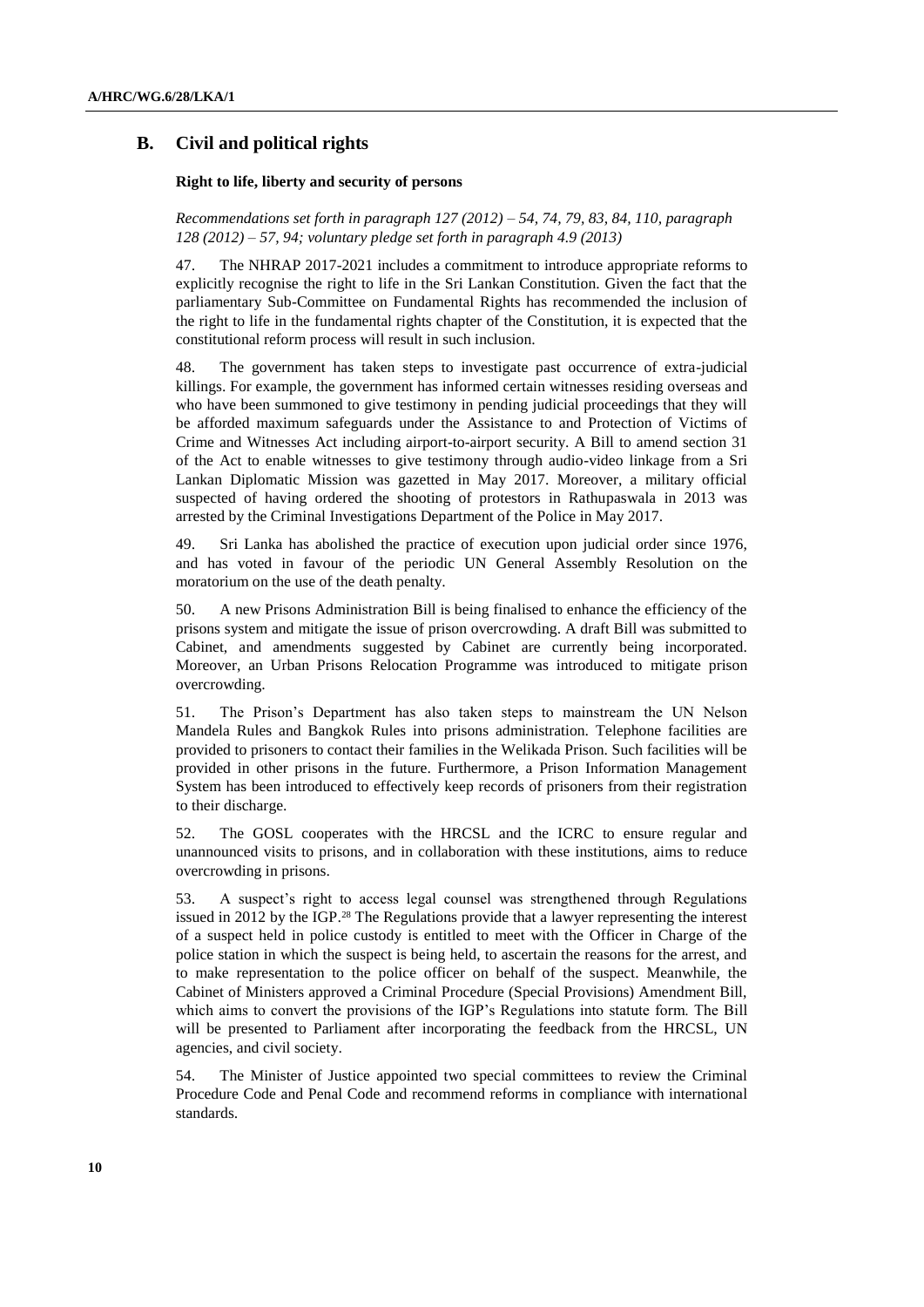55. In December 2015, the government took a policy decision to reduce the number of detainees held without charge (under the PTA and previous Emergency Regulations) to zero. Consequently, at the time of the submission of this report, there were no suspects in custody under administrative detention orders i.e. all suspects arrested under the PTA were transferred into judicial custody. Measures have meanwhile been taken to expedite pending cases against suspects investigated and prosecuted under these laws. Special High Courts in Colombo and Anuradhapura were established to expedite cases filed in terms of the PTA and under the previous Emergency Regulations.

56. The government decided to review and repeal the PTA, and replace it with new counter-terrorism legislation that is compatible with international human rights standards. A draft policy and legal framework for a proposed counter-terrorism law was accordingly prepared by a committee of experts and has received the approval of the Cabinet of Ministers. Inputs of the UN Counter-Terrorism Committee Executive Directorate were considered during the deliberations relating to the drafting process. The framework, however, is yet to be finalised and converted into Bill form, following which it will be available to the public for further scrutiny.

## **Freedom from torture**

#### *Recommendations set forth in paragraph 128 (2012) – 60, 61, 62, 63, 76*

57. The GOSL is cognizant of the continued challenges encountered with respect to combating torture in the country. It maintains a 'zero tolerance policy' on torture. In this context, several positive developments have taken place during the past two years.

58. First, the independence of the HRCSL has been strengthened. This has ensured that the premier national human rights institution of the country is afforded the space and opportunity to accurately report on the human rights situation and, where appropriate, constructively engage the government on introducing necessary improvements. The current HRCSL's reporting on torture is a direct result of this renewed independence.

59. Second, victims have been provided with an international mechanism to seek redress in cases of torture. On  $6<sup>th</sup>$  August 2016, Sri Lanka submitted a declaration under article 22 of the CAT allowing the Committee against Torture to receive and consider communications from or on behalf of individuals regarding violations of the provisions of the Convention. The GOSL has accordingly undertaken to cooperate with the Committee, and implement its recommendations in accordance with the laws of the country.

60. Third, directives with respect to the arrest and detention of suspects under the PTA have been issued by the President and the HRCSL to security forces and police in June and May 2016 respectively. They specifically include prohibitions on the practice of torture, thereby reinforcing the political will to investigate, prosecute and punish offenders under the Torture Act.

#### **Enforced disappearance**

## *Recommendations set forth in paragraph 127 (2012) – 3, 4, 60, and paragraph 128 (2012) – 1, 2, 3, 4, 5*

61. The GOSL has taken positive measures to investigate disappearances in the past, and to ensure non-recurrence of disappearances in the future. It has made progress in investigating the disappearance of journalists including Prageeth Eknaligoda. Several suspects have been arrested, and granted bail; prosecutions are expected to begin once investigations are completed.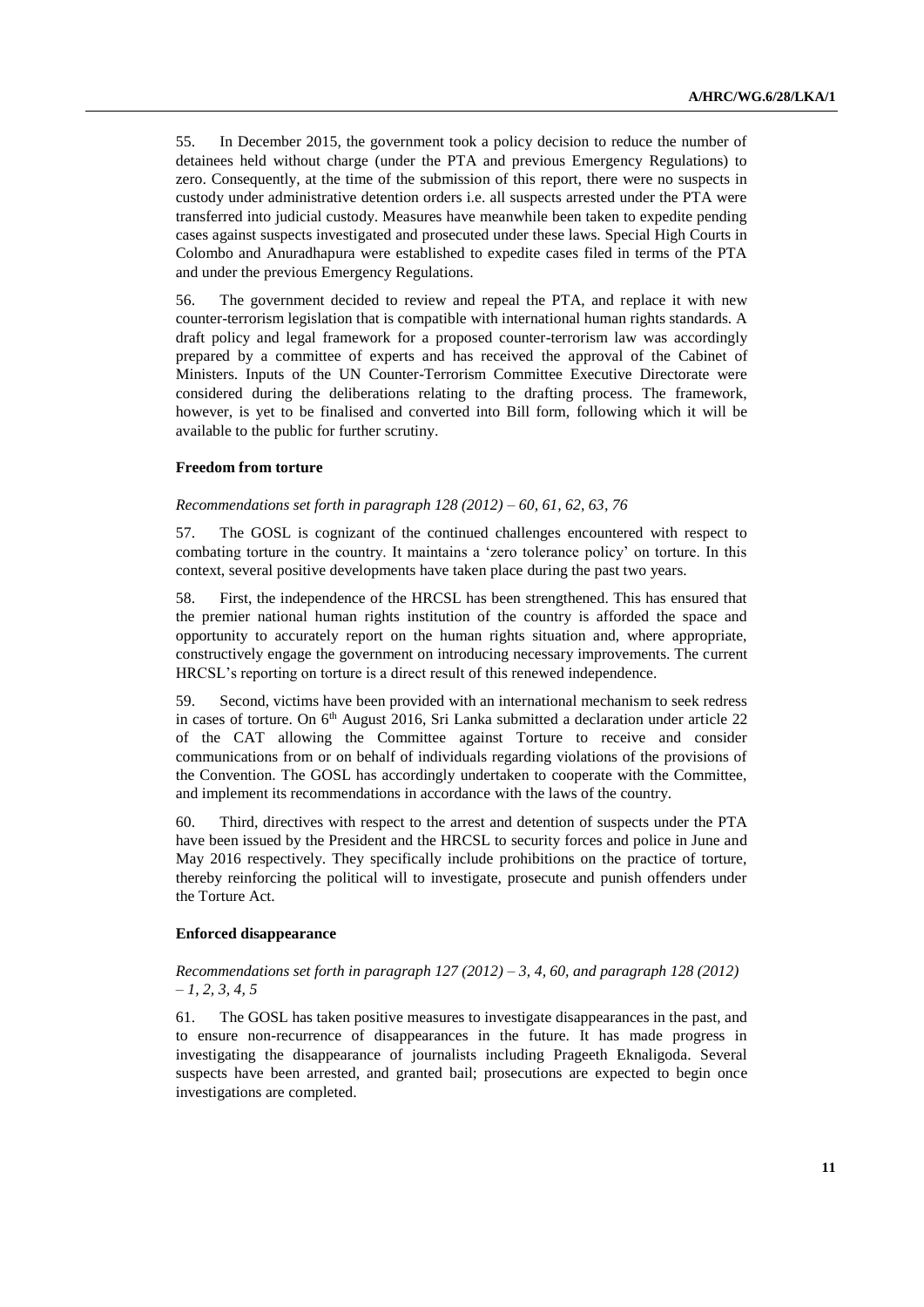62. Following the ratification of the ICPPED, a Bill that incorporates the provisions of the Convention received the approval of the Cabinet of Ministers and will be addressed in Parliament with a view to ensuring its early enactment.<sup>29</sup>

63. The GOSL has responded to 1,688 cases of disappearances referred to by the UN Working Group on Enforced or Involuntary Disappearances. Moreover, the Working Group undertook a visit to Sri Lanka from  $9<sup>th</sup>$  to  $18<sup>th</sup>$  November 2015, and noted the cooperation of the government in providing unimpeded access to places of detention.

64. In many disappearance cases, the families of the disappeared believe that the person concerned is still living. In this context, in 2016, the government enacted an amendment to the Registration of Deaths (Temporary Provisions) Act,<sup>30</sup> in order to issue Certificates of Absence in lieu of death certificates which would enable the families of the disappeared to access the right to utilise land and withdraw funds from bank accounts belonging to the missing person. ONUR has facilitated the activation of this process, and the Registrar General of Births and Deaths has called for applications for issuance of Certificates of Absence.

#### **Freedom of speech and expression**

#### *Recommendations set forth in paragraph 128 (2012) – 27, 49, 83, 87*

65. In August 2016, the government enacted the Right to Information Act,  $31$  to advance freedom of speech and expression, and media freedom. Under the law, every public authority is obliged to appoint an Information Officer to provide information to the public on request. This law calls upon public authorities to proactively disclose information in order to advance a culture of openness. It also establishes an independent Right to Information Commission to receive and dispose of complaints from citizens. The law was operationalised in February 2017, and citizens have begun to utilise the law to access information.

66. To restore media freedom, all restrictions on news websites were lifted in January 2015 following presidential instructions sent to the Telecommunication Regulation Commission. Accordingly, news websites, including those critical of the state, can operate freely without restrictions. Furthermore, restrictions on the freedom of journalists including foreign journalists to visit the North and East have been lifted.

67. Law enforcement authorities are currently investigating past attacks on journalists. For example, the investigation into the murder of Lasantha Wickrematunge, chief editor of the Sunday Leader newspaper in 2009 has been reopened. In February 2017, several suspects were arrested in connection with the murder.<sup>32</sup>

#### **Freedom of thought, conscience and religion**

## *Recommendations set forth in paragraph 127 (2012) – 56, 57, paragraph 128 (2012) – 91*

68. The freedom of religion has been an issue of focus during the post-armed conflict period in Sri Lanka due to allegations of inter-religious tensions in the country. The NHRAP 2017-2021 contains a firm commitment to enforce section 3(1) of the ICCPR Act, which criminalises hate speech.

69. ONUR conducts programmes for students to promote religious coexistence.<sup>33</sup> Moreover, the Cabinet-approved National Policy on Reconciliation contains policy commitments to maintain the rule of law, and promote co-existence between religious communities.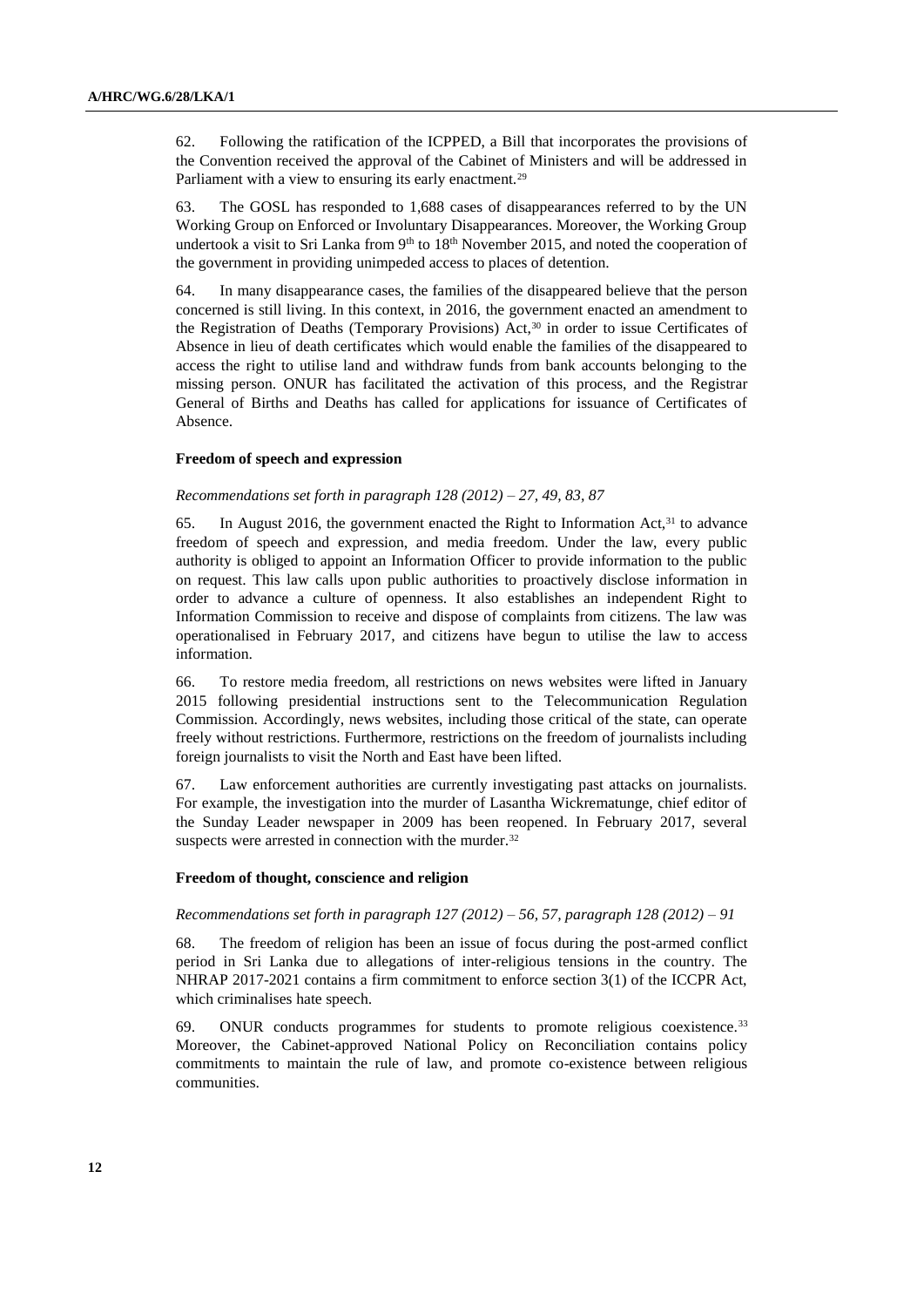70. ONUR has identified geographic locations with particular vulnerabilities to interreligious violence, and has conducted interactive training in conflict transformation in these areas. The training was supported by UNDP, and serves as an early warning system for religious violence. Over 12,000 persons, including Buddhist, Islamic, Hindu and Christian clergy, professionals, opinion leaders and public servants were trained in 2016.

Meanwhile, a number of reports were filed by the Police in the magistrate's courts against persons suspected of being involved in the violence that took place in Aluthgama in July 2014. Charges will be framed against suspects based on the evidence contained in these reports.

### **Language**

*Recommendations set forth in paragraph 127 (2012) – 55; voluntary pledge set forth in paragraph 105 (2008); voluntary pledge set forth in paragraph 4.1 (2013)*

72. The GOSL has prioritised the implementation of the Official Language Policy of Sri Lanka, and the Ten Year National Plan for a Tril**i**ngual Sri Lanka. The implementation of this Policy and Plan is vital to promote reconciliation in the country and to ensure meaningful access to state services. In 2016, the National Coexistence Action Plan for Social Integration was formulated.<sup>34</sup>

73. The GOSL has taken several constructive steps towards achieving its targets with respect to language rights. First, it has aimed to build national capacities through a Language Road Map.<sup>35</sup> Approximately 5,000 language/co-existence societies registered with the MCDOL have been established in communities. Presently 600 language classes are being held to teach official languages to over 15,000 persons.

74. Second, the government has launched platforms for public feedback and education. It established a Call Centre to receive public complaints. Since its establishment in 2012, the centre has received 100–150 calls per month. The website *[www.bashawa.lk](http://www.bashawa.lk/)* was launched to enable translation services.

75. Third, model sites in selected municipal councils, urban councils, police stations, and general hospitals, and 72 bilingual facilitation cells in bilingual district and divisional secretariat divisions, have been established to improve local service delivery. These sites will be replicated in other locations. Measures are also being taken to ensure that every police station in the country has a bilingual officer on duty 24 hours of the day.

76. The Cabinet of Ministers on 9<sup>th</sup> May 2017 decided that all public and semigovernment institutions as well as public places should display bilingual-trilingual signboards for the guidance and convenience of the general public. Moreover, recent amendments to the National Medicines Regulatory Authority Act<sup>36</sup> provide that pharmacists should dispense medicine and medical advice in the language preferred by the customer.

## **C. Economic, social and cultural rights**

## **Right to health**

### *Voluntary pledge set forth in paragraph 95 (2008)*

77. Sri Lanka made a voluntary pledge to work towards the alleviation of poverty and achieving the Millennium Development Goals (MDGs) through continued investment in health services. The government reached its targets for universal child immunization with immunization coverage of children under three years reaching above 98.5 percent. The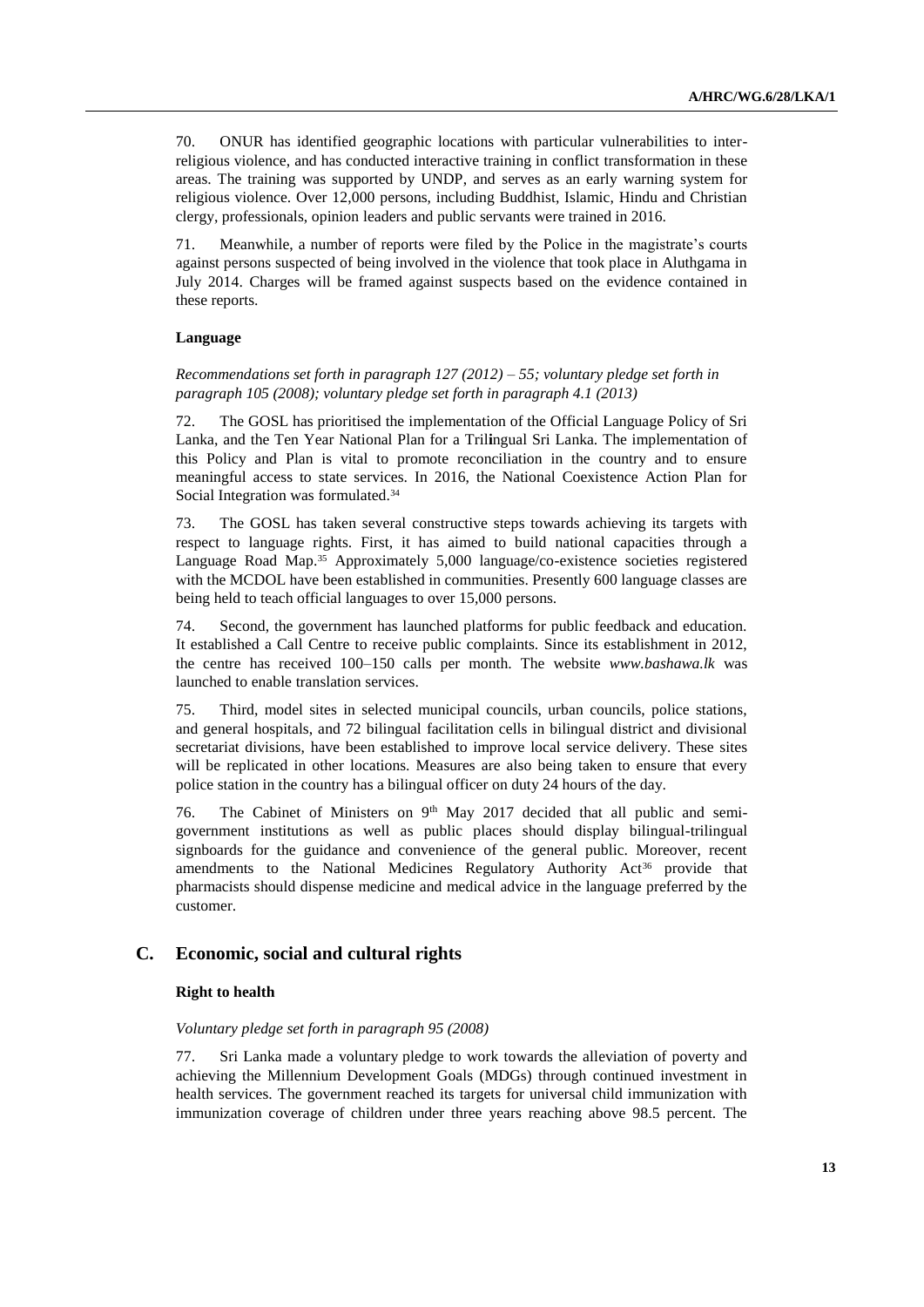OPV/DT (Immunization against Diphtheria, Tetanus and Poliomyelitis) coverage of fiveyear-old children is 86.6 percent. Meanwhile, polio has not been reported in Sri Lanka since 1996. Moreover, the neo-natal mortality rate has declined from 22.2 deaths per 1,000 live births in 1991 to 6.5 in 2013.

78. The proportion of births attended by skilled birth attendants was 99.8 percent in 2013. According to the Ministry of Health (MOE) Emergency Obstetric Care Survey (2012/2013), almost all births in Sri Lanka are institutional deliveries with trained care, and over 70 percent in specialised units.

79. The National Health Master Plan (2012-2017) has prioritised the need to increase both human and financial resources at the national and provincial levels. The Plan aims to increase the number of Public Health Midwives up to 1 per 3,000 persons by 2017 and increase DPT3 immunization up to a 100 percent by 2017.

#### **Right to education**

#### *Voluntary pledge set forth in paragraph 95 (2008)*

80. Sri Lanka made a voluntary pledge on the alleviation of poverty through education. The state provides free education from Grade 1 to university level, and offers many incentives to ensure equity and equality in access to education. Meanwhile the minimum age of education has been increased from fourteen years to sixteen years through regulations issued under the Education Ordinance of 193937. Sri Lanka accordingly has a high primary education completion rate of 99.5 percent. The primary enrolment rate is 98.26 percent and the primary dropout rate is 0.23 percent. The survival rate at Grade 5 is currently 98.5 percent and the survival rate at Grade 9 is 97.8 percent. Meanwhile the secondary education enrolment rate is 98.5 percent and the secondary education completion rate is also 98.5 percent.

81. The Ministry of Education has prepared the current National Education Plan (2012- 2017).<sup>38</sup> Meanwhile, the Child-Friendly Guidelines of 2009<sup>39</sup> promotes child-friendly schools, and this approach was piloted in 1,500 schools in five provinces. Key elements of the approach have now been incorporated into education policy for all 9,905 schools in the country.

82. To promote the child's experience in school, the GOSL provides students with midday meals, uniforms and learning materials.<sup>40</sup> Further, child protection committees are established in all state schools. Moreover, in an attempt to improve Tamil medium education, the GOSL recruited 2,631 Tamil medium teachers for several provinces.

#### **Right to housing**

#### *Recommendations set forth in paragraph 127 (2012) – 88*

83. The initial needs assessment conducted in November 2015 by the government revealed that there is an outstanding requirement of 137,500 houses in conflict-affected areas. Of the total requirement, 65,000 houses are to be constructed by the GOSL.<sup>41</sup>

84. In the meantime, 33,145 of 46,000 houses to be built with financial support from the Indian government were completed. Furthermore, 518 houses are being constructed for displaced persons in Mannar with the financial support from the governments of Pakistan, Kazakhstan and Bahrain. Additionally, 3,000 houses will be constructed under the EU grant programme in Mullaitivu, Kilinochchi and Batticaloa.

85. The housing situation and living conditions of approximately 169,000 families residing in the Plantation Sector are being addressed by line ministries through the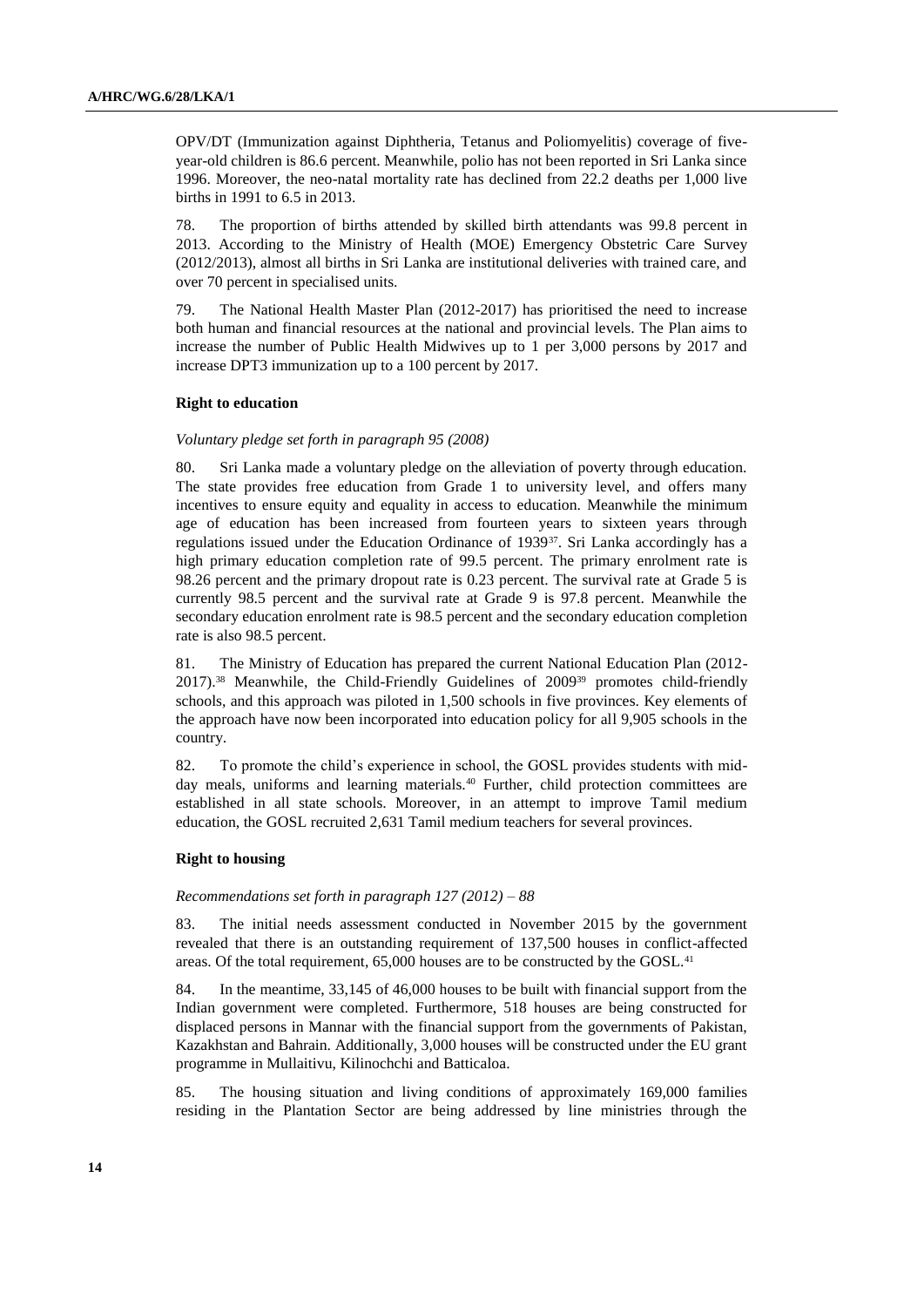Plantation Human Development Trust (PHDT). A cluster based housing programme with water supply, sanitation, access roads, electricity, community centres, child development centres and temples and other common facilities was formulated and implemented to restore and improve the dignity of the Plantation Sector. The PHDT extends support to the Ministry of Plantation Industries to initially issue 'possessional' deeds and thereafter the title deeds to both spouses to ensure co–ownership, gender equality and empowerment. Thus far, 1,098 deeds have been issued to these families. Meanwhile, an Indian government grant project for 4,000 houses commenced in January 2015 in Badulla, Nuwara Eliya and Hatton. The project will be completed in 2017. Moreover, the National Plan of Action for the Social Development of the Plantation Community (2015-2025) was launched to uplift the economic, social and living conditions of the plantation community.

#### **Livelihoods and alleviation of poverty**

*Recommendations set forth in paragraph 127 (2012) – 58, 67, 100, 101, 102, 103, 104, 105, 106, 107, 108, 109; voluntary pledges set forth in paragraphs 4.6, 4.16 (2013)*

86. Alleviation of poverty is a high priority for the GOSL. The new economic policy orientation of the government takes into account issues relating to social security, disparities in income distribution, the plight of economically and socially marginalised sectors, and the prevailing developmental inequalities at the provincial and district levels.

87. The Government declared the year 2017 as the 'Year of Alleviation of Poverty' and decided to appoint a high powered committee, chaired by the President and comprising the Prime Minister and relevant ministers to implement a national policy on poverty alleviation with the participation of all ministries, provincial councils, statutory bodies and corporations, the private sector and non-governmental partners. The overall objective of this policy is to ensure that Sri Lanka is free of poverty by the year 2030.<sup>42</sup> To build an economically prosperous citizenry capable of understanding their rights and fulfilling their duties, the '*Gramashakthi* People's Movement' was launched in 4<sup>th</sup> May 2017 which will be initiated in 15,000 villages by 2020.

88. The Ministry of Planning and ONUR have jointly developed detailed District Development Programme plans in consultation with various stakeholders $43$  for the Northern and Eastern provinces to restore roads, irrigation channels, rural clinics, schools, housing and tanks.

89. Other livelihood initiatives include establishment of model farms in Kilinochchi<sup>44</sup> and Hambantota to teach 300 small farmers dry land farming to grow vegetables and fruits using methods that conserve water and fertiliser while doubling their yield and income.<sup>45</sup>

90. Further the Rehabilitation Authority has provided self-employment loans to over 6000 formerly displaced families, and compensation to over 60,000 families, selfemployment opportunities for over 4,000 families, and housing loans to over 500 families in resettlement areas.

91. Meanwhile the GOSL continues to collect statistical information relating to socioeconomic conditions to enable identification of social and economic rights issues.

## **Right to work and protection of human rights in the workplace**

#### *Voluntary pledge set forth in paragraph 4.19 (2013)*

92. The GOSL has taken steps to introduce legislation and regulations to ensure occupational safety, health and welfare at work in preparation for the ratification of ILO Convention 155. Occupational safety and health is covered by the Factories Ordinance, No.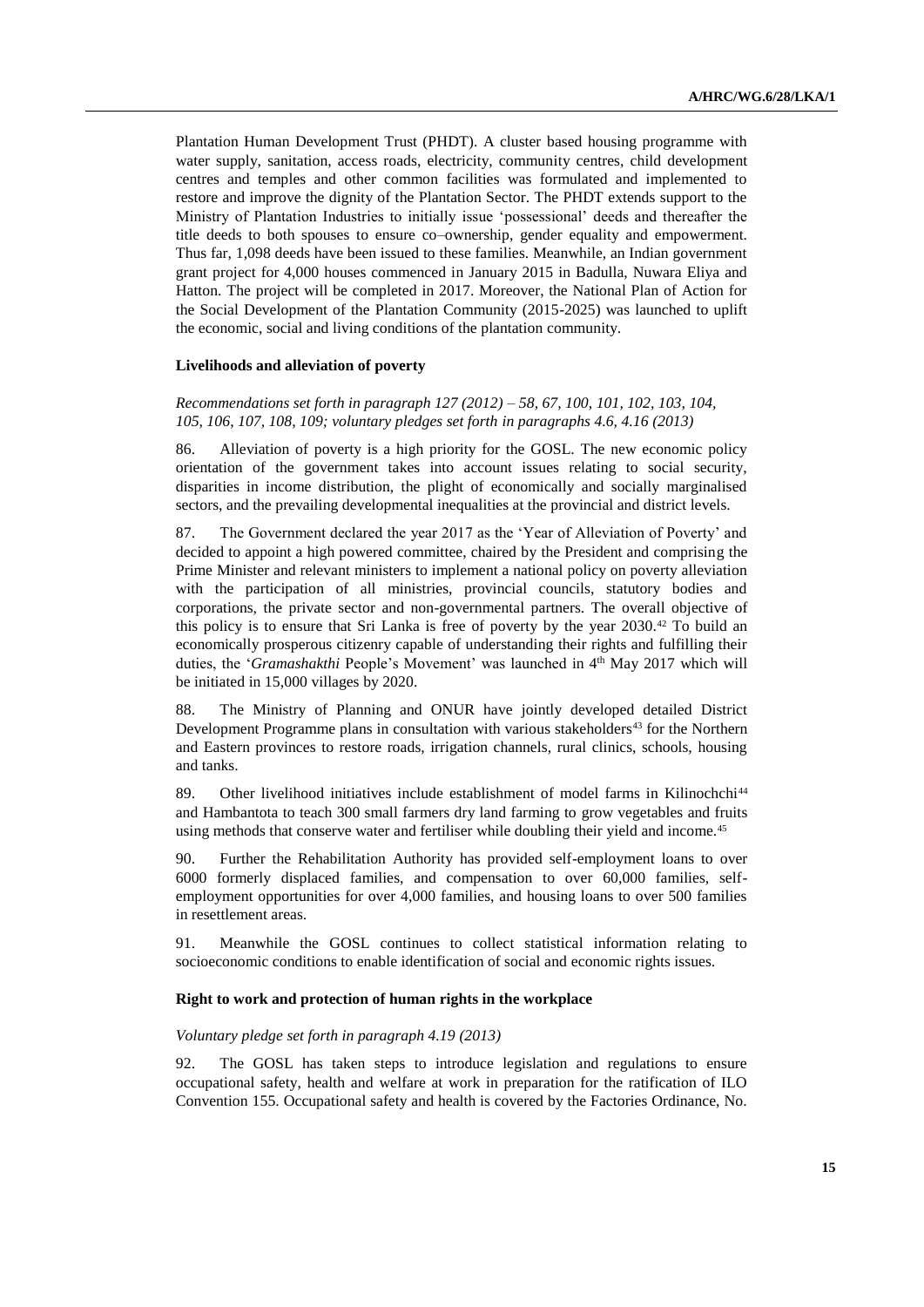45 of 1942 and in addition an Occupational Safety, Health and Welfare Act is being drafted and will be presented to the Cabinet of Ministers.

93. A National Occupational Safety and Health Policy for Sri Lanka was developed by GOSL<sup>46</sup> in June 2014 to establish a national occupational safety and health system and programmes to improve the working environment.

94. Moreover, the National Institute of Occupational Safety and Health was established in 2009 to conduct training programmes for employees, employers, trade unions and government officers, and to reduce the number of work-related injuries and diseases.

## **D. Rights of specific persons or groups**

#### **Women**

*Recommendations set forth in paragraph 127 (2012) – 2, 61, 62, 63, 64, 65, 66, 68, 69, paragraph 128 (2012) – 55; voluntary pledges set forth in paragraph 98, 99 (2008); voluntary pledges set forth in paragraphs 4.10, 4.11, 4.12 (2013)*

95. The GOSL has taken positive measures to protect and promote the rights of women. It ratified the Palermo Protocol<sup>47</sup> on  $15<sup>th</sup>$  June 2015. The GOSL also adopted the Strategic Plan on Trafficking of Persons submitted by the Ministry of Justice in February 2016.

96. Furthermore, on  $12<sup>th</sup>$  January 2016, the GOSL endorsed the Declaration of the Commitment to End Sexual Violence in Conflict, recognising that prevention of sexual violence in conflict is critical to peace, security and sustainable development, and reiterated its commitment to ending impunity for such crimes.

97. Several measures have been taken to combat gender-based violence (GBV) in Sri Lanka. First, Women and Children's Police Desks, staffed with female officers, have been established in Police Stations, including in the Northern and the Eastern Provinces. Specially trained police officers function at such desks to provide an efficient and effective service. This network is also linked to the NCPA. Meanwhile, GBV help desks are located in hospitals in conflict affected districts.

98. Second, the Women and Child Bureau of the Sri Lanka Police operates a hotline to receive complaints with regard to GBV, and to facilitate a prompt response to such complaints.

99. Third, in consultation with various stakeholders a new referral system with a multisectoral approach was introduced for better response to and prevention of GBV particularly, domestic violence.<sup>48</sup>

100. Fourth, a group of experts drafted amendments to the Domestic Violence Act<sup>49</sup>, (PDVA) to strengthen the legal response to domestic violence. Moreover, a National Action Plan to address GBV was developed by MWCA and is currently being refined through a process of national consultations. Meanwhile, the Cabinet has approved the establishment of the National Women's Commission to investigate complaints into violations of rights of women.

101. These measures have facilitated the investigation and prosecution of incidents of GBV. The Sri Lanka Police investigates alleged incidents of GBV, and evidence is thereafter submitted to the Attorney-General's Department for consideration of indictments. On 7th October 2015, the Jaffna High Court convicted four members of the security forces for the rape of a woman and sexually harassing another woman in Visvamadu. Meanwhile, the PDVA provides a quasi-judicial remedy in the form of protection orders in cases of domestic violence. The Police mainly receive complaints on domestic violence. Thus police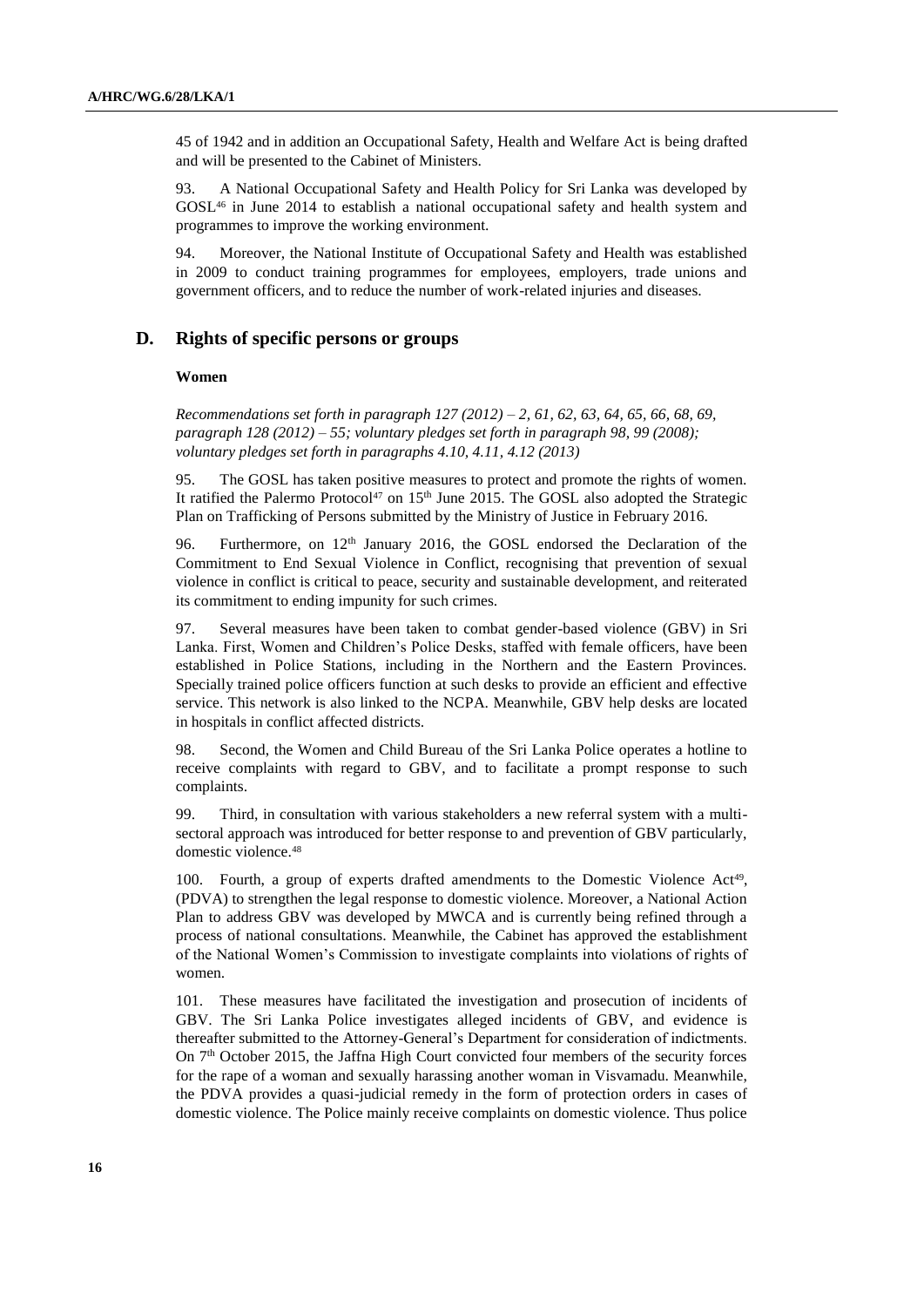officers have been provided training on women's rights and GBV including domestic violence.

102. Other measures to advance women's rights include vocational training of excombatants, measures relating to access to justice, and legislative reform. Meanwhile, gender focal points have been established in each line ministry to ensure gender responsiveness at all levels of governance and policymaking.

103. Tamil speaking female Police officers have been deployed in the Northern and Eastern provinces to facilitate women's access to law enforcement. 951 Tamil speaking police officers have been recruited, and a special mechanism has been planned for the purpose of recruiting Tamil speaking persons to the police from the Northern and Eastern Provinces. Moreover, referral services such as counselling, legal aid and providing shelter for the victims have been strengthened.

104. The NHRAP 2017-2021 contains special provisions to give effect to the rights guaranteed under CEDAW. It recommends the enactment of urgent legislative amendments to the criminal law and relevant legislation to ensure that the rights of women are safeguarded. For example, it contains action points on law reforms pertaining to medical termination of pregnancies, marital rape, discriminatory personal laws, and domestic violence.

105. Moreover, positive measures have been taken to increase the participation of women in politics. For example, the Local Authorities Elections (Amendment) Act, No. 1 of 2016 reserves 25 percent of the total number of seats in a local authority for women candidates.

106. With a view to protecting migrant workers and their families, the GOSL intends to enact new legislation in line with the Convention.<sup>50</sup> Furthermore, the Sri Lanka Bureau for Foreign Employment (SLBFE) provides a fully automated web-based complaint management system in respect of grievances related to foreign employment. The aggrieved parties can lodge their complaints at the Head Office or at any of the decentralised Regional Offices that have been vested with the power to summon the persons concerned, to conduct inquiries into the complaints and grant redress.

107. The Labour Sections of Sri Lanka Diplomatic Missions abroad also accept complaints directly from migrant workers. Upon receipt of complaints, the Missions take necessary action in terms of the prevailing labour laws of the receiving countries. They also maintain close official relationships with the local authorities in the said countries for the purpose of arriving at settlements with regard to complaints received. Measures have meanwhile been taken to create awareness among migrant workers' family members regarding the complaints mechanism.

#### **Children**

*Recommendations set forth in paragraph 127 (2012) – 70, 71, 72, 73; voluntary pledge set forth in paragraph 97 (2008); voluntary pledges set forth in paragraphs 4.8, 4.13, 4.19 (2013)*

108. The GOSL through the Ministry of Labour and Trade Union Relations has taken positive measures to eradicate child labour, and expedite cases involving allegations of child abuse and exploitation. Such measures include adoption of a list of 51 hazardous occupations or working conditions in which the employment of children is prohibited. Moreover, the employment of children under the age of fourteen years is prohibited under law. A National Policy on the Elimination of Child Labour in Sri Lanka has received Cabinet approval. An action plan is also being prepared to implement the Policy.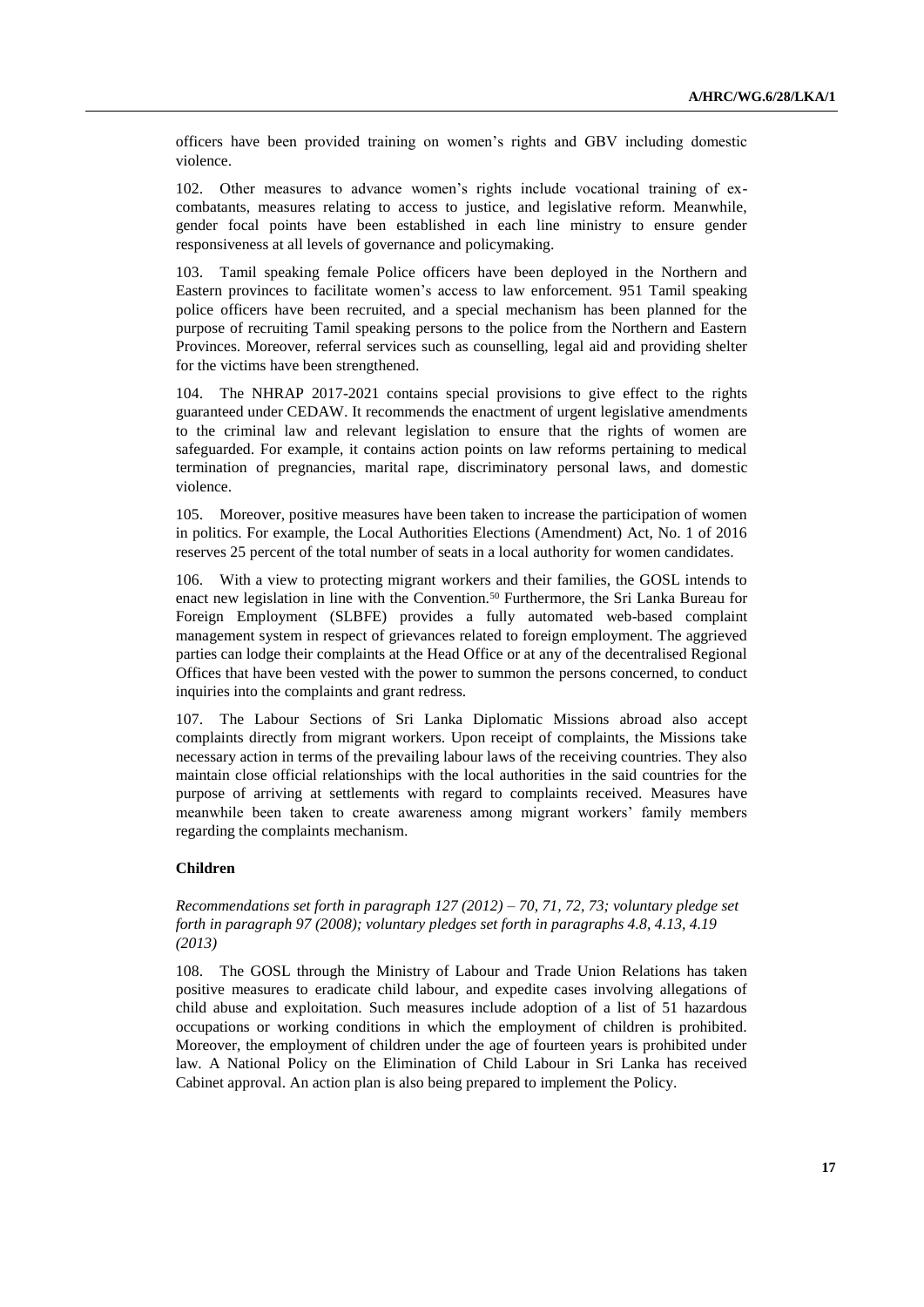109. In June 2016, the President signed a pledge on 'Zero Tolerance of Child Labour' during an event held to commemorate the 'Day against child labour'. The Department of Labour is the key agency responsible for eliminating child labour.

110. Public awareness with respect to child labour has been increased through campaigns such as the 'No to Child Labour and Yes to Quality Education' campaign conducted with the support of the International Labour Organisation (ILO) in 2015. For example, child labour was successfully eradicated in the Ratnapura District, where the first child labour free zone programme was initiated. The experience in Ratnapura is being replicated in similar programmes in all 25 districts in the country.

111. With the assistance of ILO, awareness workshops were held for media personnel and police officers attached to Women and Child Affairs Desks on the zero tolerance policy on child labour.

112. Complaints received on child labour by the NCPA and directly by the Department of Labour, are investigated by Labour Officers of the Department. The work of the Department has resulted in a significant decrease in child labour in the country. Recent statistics indicate that only 1% of the estimated child population of the country (age  $5-17$ ) engage in child labour.

113. The GOSL has taken note of the challenges that prevail with respect to processing cases involving child abuse and exploitation. To fully ensure that the evidence-in-chief of child witnesses may be led in the form of video recorded evidence, measures are being taken to equip police stations and courthouses with video facilities. Meanwhile, a special High Court in Anuradhapura established to hear cases involving child abuse and exploitation expeditiously disposes of such cases.

114. Moreover, the government is currently finalising the Child Protection and Justice Bill, which proposes to repeal the Children and Young Persons Ordinance,<sup>51</sup> in order to conform with international standards pertaining to the best interest of the child. The Bill proposes to introduce special protections to children in conflict with the law and children in need of care and protection. The Ministry launched the 'National Partnership to End Violence Against Children' (NPEVAC) on 2nd June 2017. Sri Lanka has also volunteered its commitment to become one of twelve Pathfinder Countries to the 'Global Partnership to End Violence Against Children' (GPEVAC).<sup>52</sup>

#### **Persons with disabilities**

*Recommendations set forth in paragraph 127 (2012) – 1, 90; voluntary pledge set forth in paragraph 111 (2008); voluntary pledge set forth in paragraph 4.15 (2013)*

115. Sri Lanka ratified the CRPD in February 2016. Enabling legislation is being drafted, and will be presented for approval to the Cabinet of Ministers by the end of September 2017.

116. A number of state agencies including the Ministry of Social Empowerment and Welfare have made special provisions for persons with disabilities to access employment.

117. Public Administration Circular 1988<sup>53</sup> recognises the need for affirmative action to increase employment opportunities, and therefore the Ministry of Public Administration has instructed all ministries, departments and corporations to fill at least 3% of vacancies in the public service by recruiting persons with disabilities possessing the requisite qualifications, and whose disability would not be a hindrance to the performance of their duties.

118. The 2012 National Human Resources and Employment Policy recognises that persons with disabilities face challenges in accessing education, vocational training, employment, and development assistance programmes. It thus specifically provides for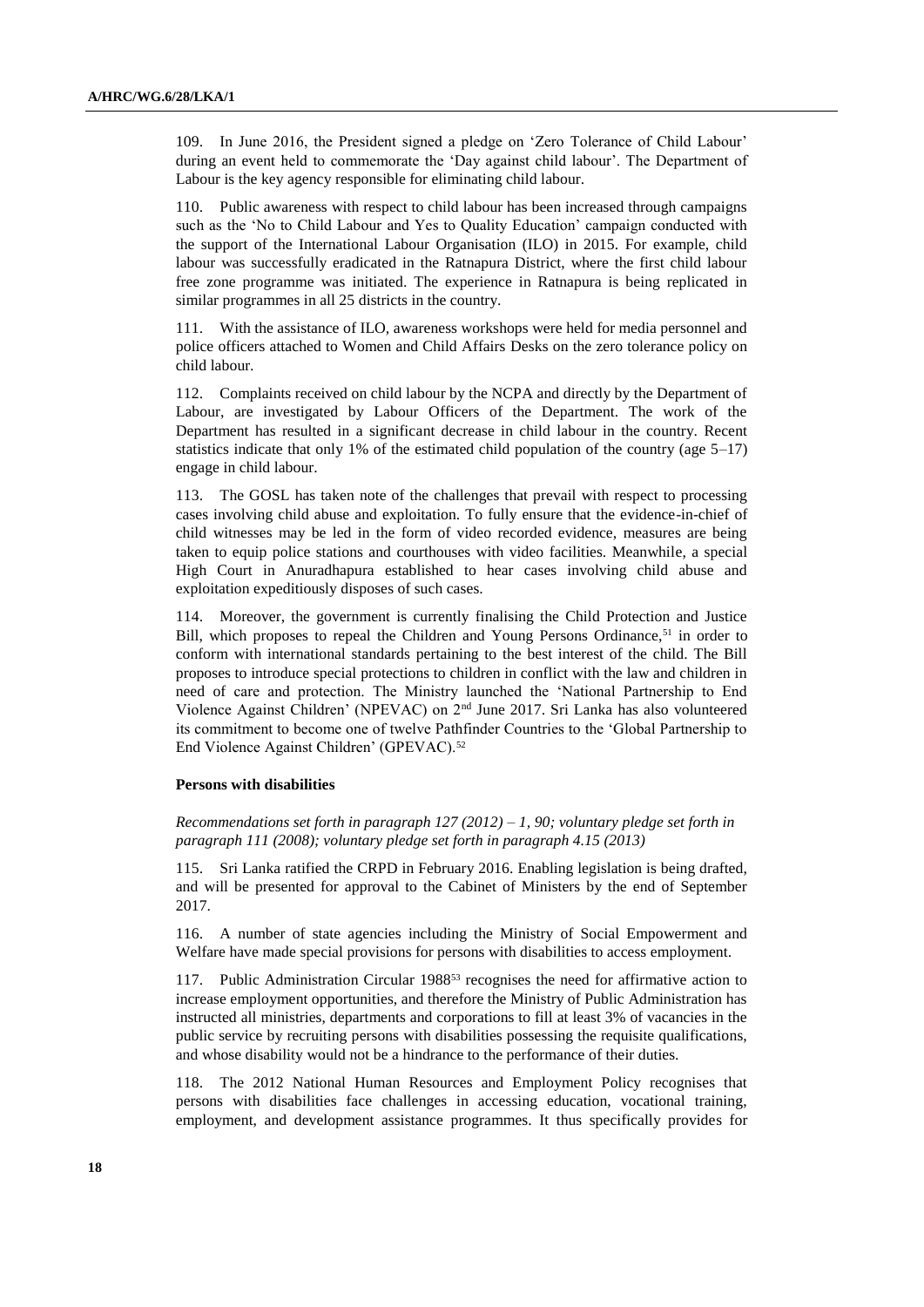specific action to assist persons with disabilities to obtain employment by, for example, creating an enabling physical environment or through incentive schemes for employers.

119. An employment database has been created by the Ministry of Labour to assist persons with disabilities to connect with prospective employers. Any person with disabilities can access the website *www.employmentforpwds.org*, and register in anticipation of an employment opportunity.

120. The Department of Social Services provides free vocational training through specialised training centres. Successful trainees receive toolkits relevant to the employment in their trained field. Moreover, self-employment assistance up to Rs. 25,000 for lowincome persons with disabilities to begin a new self-employment initiative, or to enhance an existing one, is granted through the National Secretariat for persons with disabilities.

121. The Disabled Persons (Accessibility) Regulations were issued in October 2006 to enhance accessibility to all public buildings, public places, and places where common services are available.

### **Internally displaced persons and refugees**

*Recommendations set forth in paragraph 127 (2012) – 91, 92, 93, 94, 95, 96, 97, 98, 99; voluntary pledges set forth in paragraph 106, 107 (2008); voluntary pledge set forth in paragraph 4.4 (2013)*

122. By the end of 2016, the GOSL resettled a total of 253,231 internally displaced families consisting of 882,392 individuals in the Northern and the Eastern Provinces in their original places of living. 35 welfare camps still house 1,608 families consisting of 5,732 persons in the Northern Province. A further 172 families consisting of 486 persons remain in welfare camps in the Eastern Province. Moreover, about 11,073 families in the Northern Province and 1,498 families in the Eastern Province live with host families and therefore remain displaced. Meanwhile, 4,870 refugees of Sri Lankan origin have returned to Sri Lanka – mainly from India.

123. A further 102,000 refugees of Sri Lankan origin remain in India. According to statistics provided by UNHCR, the total number of recognised refugees currently residing in Sri Lanka as at June 2017 is 651 persons.

124. A critical challenge faced by long term IDPs and refugees is the risk of losing their land title to secondary occupiers due to 'prescription'.<sup>54</sup> Therefore the law was amended and the Prescription (Special Provisions) Act of 2016<sup>55</sup> exempts those displaced due to the activities of any armed group from the application of prescription. Meanwhile, regulations have been issued under the Mediation (Special Categories of Disputes) Act 2003<sup>56</sup>, to facilitate the resolution of land disputes. Jaffna, Kilinochchi, Trincomalee, Batticaloa and Anuradhapura have been gazetted as areas in which special mediation boards can operate for land mediation.

125. The relevant Ministry<sup>57</sup> has developed a Policy on Durable Solutions for Displaced and Persons Affected by Conflict Displacement. The Policy has received Cabinet approval. It aims to guarantee the rights of the displaced, and to promote measures to address their immediate, medium and long-term protection and assistance needs, with a view to facilitating durable solutions to their displacement.<sup>58</sup>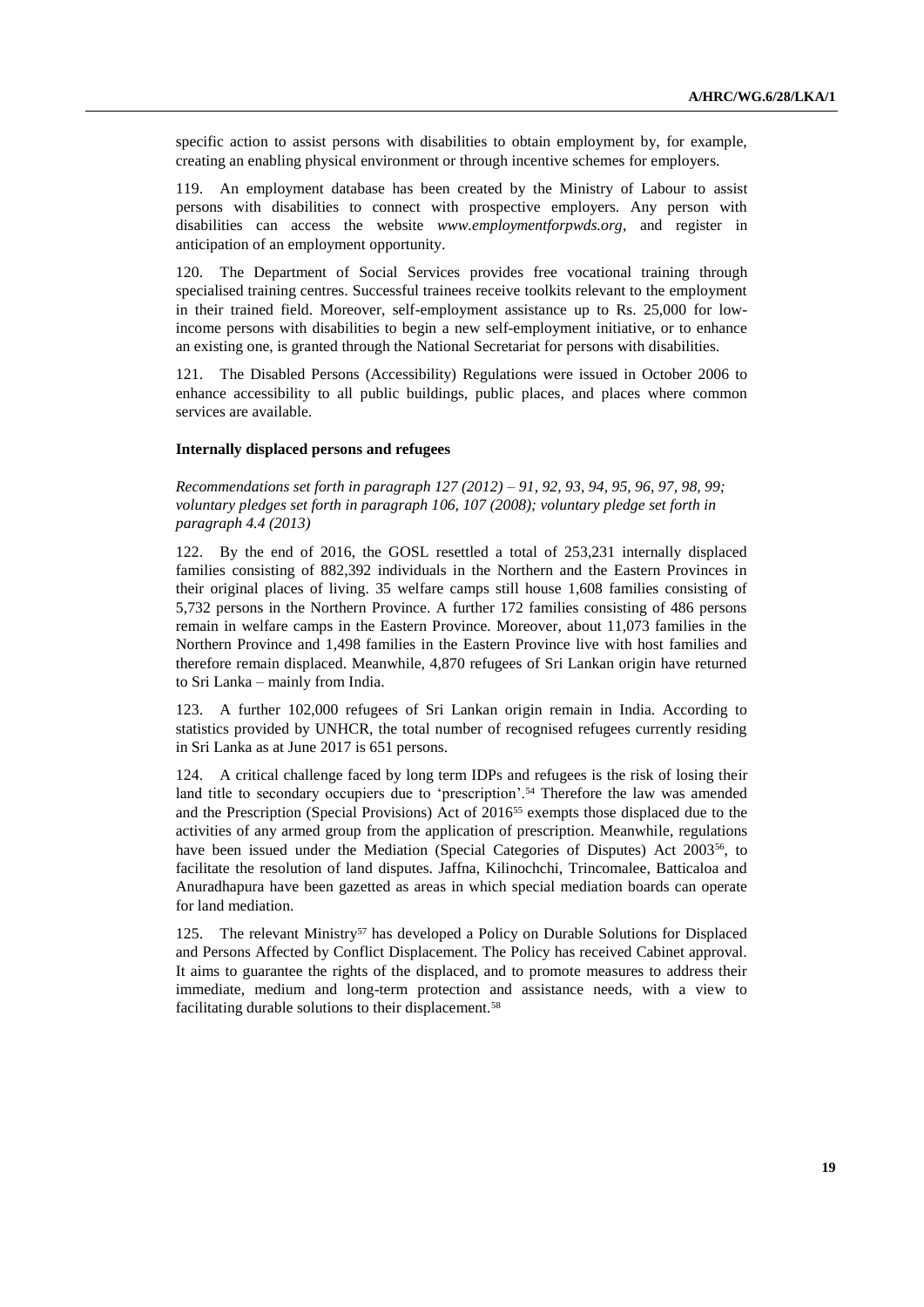#### **Ex-combatants**

*Recommendations set forth in paragraph 127 (2012) – 48, 49, 50; voluntary pledge set forth in paragraph 4.5 (2013)*

126. 12,156 ex-combatants, including 594 child combatants, who surrendered to the security forces at the conclusion of the conflict in 2009, have undergone a one-year rehabilitation programme designed to assist reintegration. The strategies and activities for rehabilitation included improving their physical and mental state through spiritual, sociophysiological, personality and leadership training for six months, followed by six months of vocational and technical training.

127. The Rehabilitation Authority of Sri Lanka has granted Self-employment Loans to 1,799 ex-combatants rehabilitated in the years 2012 and 2013. A sum of Rs. 302 Million has been disbursed for this purpose. In 2017, 2,357 ex-combatants were trained under this scheme to apply for loans, and 160 applicants were given loans worth Rs 32.6 million out of 1,085 who were recommended by the Rehabilitation of Persons, Properties and Industries Authority (REPPIA). The approval of Cabinet of Ministers has also been granted to formulate a suitable mechanism to recruit 35 rehabilitated graduates under the Graduates Employment Scheme.

128. 212 out of 361 ex-combatants who sat for the GCE O/L examinations passed the examinations. 65 candidates were female ex-combatants. 37 ex-combatants meanwhile qualified for entering university in 2010 following success at the GCE A/L examinations. 29 of these candidates were female ex-combatants. Hence the process of reintegrating excombatants, including child and women ex-combatants, into society has seen notable progress. A total number of six ex-combatants remain to be rehabilitated, and will be released and reintegrated into society upon completion of the rehabilitation programme in December 2017. Further cases of rehabilitation are anticipated in light of the option given to suspects under the PTA to voluntarily undergo rehabilitation in lieu of prosecution.

# **V. Emerging issues, and support of the international community**

## **Emerging issues**

129. Several important issues pertaining to human rights have emerged since Sri Lanka's second UPR cycle in 2012. First, the global sustainable development agenda, which culminated in the SDGs, has shaped Sri Lanka's policies on human rights promotion and protection. SDG 16 is particularly relevant in this regard.<sup>59</sup>

130. The programmes described in this National Report contribute towards the achievement of SDG 16. A noteworthy development in this connection is the decision made by the GOSL to design, develop and implement a national policy and strategy on sustainable development and facilitate all responsible agencies to follow up and monitor the progress with regard to the 17 Sustainable Development Goals and 169 associated targets adopted by the UN in 2015. Accordingly, a draft law to provide for the development and implementation of a national policy and strategy on sustainable development was approved by the Cabinet of Ministers in July 2016. The draft Sri Lanka Sustainable Development Act will be considered by Parliament shortly.

131. Second, the issue of constitutional reform has emerged in Sri Lanka since 2012. The current constitutional reform agenda focuses on reforming the powers of the executive presidency, delivering meaningful power-sharing arrangements through the devolution of power, and improving the electoral system by moving from a proportional representation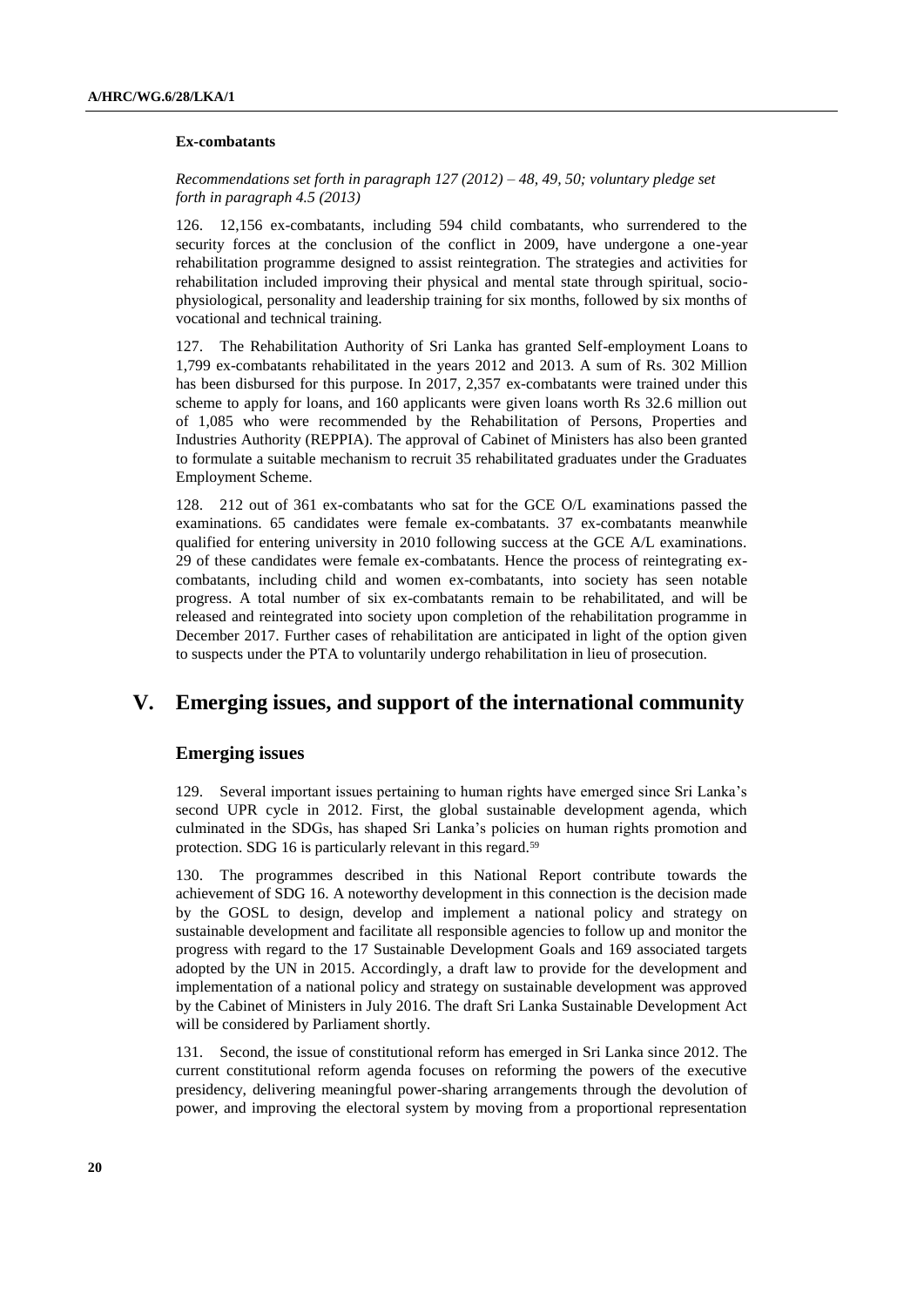system to a mixed system. These reforms aim to improve democratic accountability, advance the autonomy of people in governance, and enhance the right to vote. These priorities are currently reflected in the NHRAP 2017-2021.

132. Third, climate change, and its relationship to human rights, has emerged as a major priority area for the GOSL. At the 71<sup>st</sup> Session of the UN General Assembly, the President highlighted the importance of environmental sustainability. The GOSL is thus committed to integrating human rights protection and promotion into its environmental policies and disaster response strategies.

133. Pursuant to the policy decision taken by the GOSL, Sri Lanka joined the Open Government Partnership in 2015, and adopted a National Plan of Action aimed at strengthening democracy, governance, transparency, rule of law and anti-corruption.

#### **UN cooperation and assistance**

## **Recommendations set forth in paragraph 127 (2012) – 43, 44, 47, and paragraph 128 (2012) – 43, 44, 45, 46, 47, 48, 50, 51, 52; voluntary pledge set forth in paragraph 88 (2008); voluntary pledge set forth in paragraph 4.7 (2013)**

134. The GOSL has sought and received the support of the international community and the UN. In November 2015, Sri Lanka became eligible to receive financial support from the UN Peace-building Fund's longer term Peace-building and Recovery Facility. The UN and the government have since moved forward in developing and implementing a Peacebuilding Priority Plan. The GOSL has sought technical support from the UN in a variety of areas including in the preparation of policies and legislation. It also plans to seek technical assistance in collecting and analysing aggregated data.

135. Cooperation between the GOSL and UN institutions and processes has increased significantly over the last two years. Apart from the historic co-sponsorship of UNHRC Resolutions 30/1 and 34/1, the GOSL has met UN treaty reporting obligations, and has cooperated with UN special procedures and the UN High Commissioner for Human Rights. The High Commissioner, Zeid Ra'ad al Hussein, visited Sri Lanka from 6<sup>th</sup> to 9<sup>th</sup> February 2016 and the Secretary-General visited in September 2016 on invitations by the GOSL. Moreover, the Special Rapporteurs on the Promotion of Truth, Justice, Reparations and Guarantees of Non-recurrence; on the Independence of Judges and Lawyers; on Torture and other Cruel, Inhuman or Degrading Treatment and Punishment; on Minority Issues; and on the Promotion and Protection of Human Rights and Fundamental Freedoms while Countering Terrorism; and the UN Working Group on Enforced or Involuntary Disappearances have visited Sri Lanka in the last two years. Meanwhile, a standing invitation has been extended to all special procedures on  $17<sup>th</sup>$  December 2015. In this context, the GOSL had agreed to the future visits of the Special Rapporteurs on the Promotion of Truth, Justice, Reparations and Guarantees of Non-recurrence, and on the Promotion and Protection of the Right to Freedom of Opinion and Expression, and the Working Group on Arbitrary Detention.

#### **Civil Society concerns**

136. Participants in public consultations acknowledged the improvements that had taken place in the overall human rights situation in Sri Lanka since January 2015. However, varied views were expressed with regard to the pace of progress, and the rate and frequency of the fulfilment of commitments made by the GOSL with respect to human rights.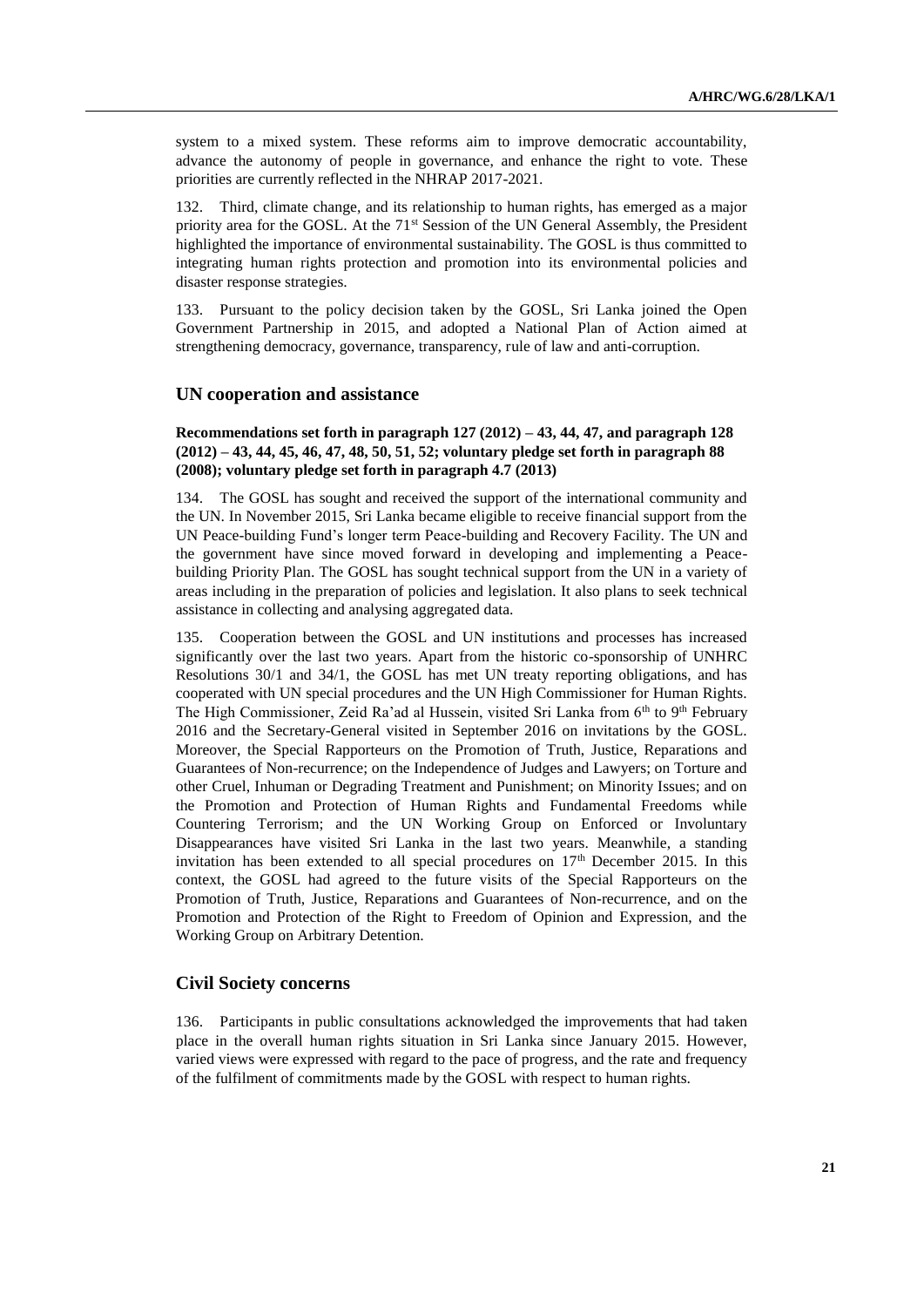137. Among the key priorities highlighted during the public consultations are: Expediting constitutional reforms and ensuring a strengthened fundamental rights chapter that provides for (i) specific rights such as the right to life and non-discrimination based on sexual orientation and gender identity, (ii) justiciable economic, social and cultural rights, (iii) the justiciability of human rights infringements by non-state actors, and (iv) regional courts with jurisdiction to hear fundamental rights applications; Strengthening safeguards with respect to due process during the arrest of suspects and effectively addressing the incidence of torture as well as undue delays in investigations, prosecutions and convictions in instances of torture; Repealing the PTA and replacing it with a law meeting international standards, and introducing key legislation to criminalise enforced disappearances; Operationalising and adequately resourcing the OMP; Ensuring justice for past violations of human rights, including attacks on journalists.

138. The key priorities also extend to: Preventing acts of violence and intimidation against religious and ethnic communities, and ensuring, effective prosecution and punishment of perpetrators of violations including hate speech and the effective implementation of the ICCPR Act; Strengthening the institutional independence of the Witness Protection Division of the Police, and raising public awareness on the procedures and remedies available under the Assistance to and Protection of Victims of Crime and Witness Act; Expediting the release of private lands in the possession of state authorities including the security forces and addressing land occupation by government departments particularly in the East; Overcoming specific challenges faced in the implementation of the official language policy: first in general public administration in accessing state services such as education, health and documentation in the language of choice, and second, in recruiting Tamil-speaking female professionals to serve at the Women & Children Desks in police stations; Overcoming specific challenges faced by women including discriminatory practices and legal provisions, increasing participation of women in politics, expediting prosecutions and convictions in cases of violence against women, implementing initiatives and reforms for vulnerable groups such as FHHs, women affected by conflict, female excombatants, migrant women, women belonging to minority ethnic and religious groups, and women with disabilities; Overcoming specific challenges faced by children and adolescents including vulnerability to child labour, homelessness and drug addiction.

139. Priorities relevant to specific groups ranging from increasing employment opportunities for youth in local development projects especially in the East; Overcoming specific challenges faced by persons with disabilities, including children with disabilities, in employment and education, and access to state services and basic amenities; Overcoming specific challenges faced by the *Adivasi* community (an indigenous group) in protecting and preserving their culture, language and traditions, and securing sustainable livelihoods; Overcoming specific challenges faced by communities in the Plantation Sector, particularly with regard to accessing education, healthcare, housing & language; Effectively implementing the Policy on Durable Solutions for the Displaced and Persons Affected by Conflict Displacement to address issues faced by returning IDPs and refugees with regard to land issues, livelihoods, employment, and the loss of documentation; Introducing a comprehensive policy on asylum seekers and stateless persons; To making human rights education mandatory for school children.

140. The concerns raised during these consultations are reflected in this National Report to the extent possible. The GOSL appreciates the constructive feedback offered by those who participated in the consultations, and the contribution they consequently made in the preparation of this National Report. The GOSL is mindful of the challenges before it in the promotion and protection of human rights in Sri Lanka, and reaffirms its commitment to the full realisation of human rights in the country.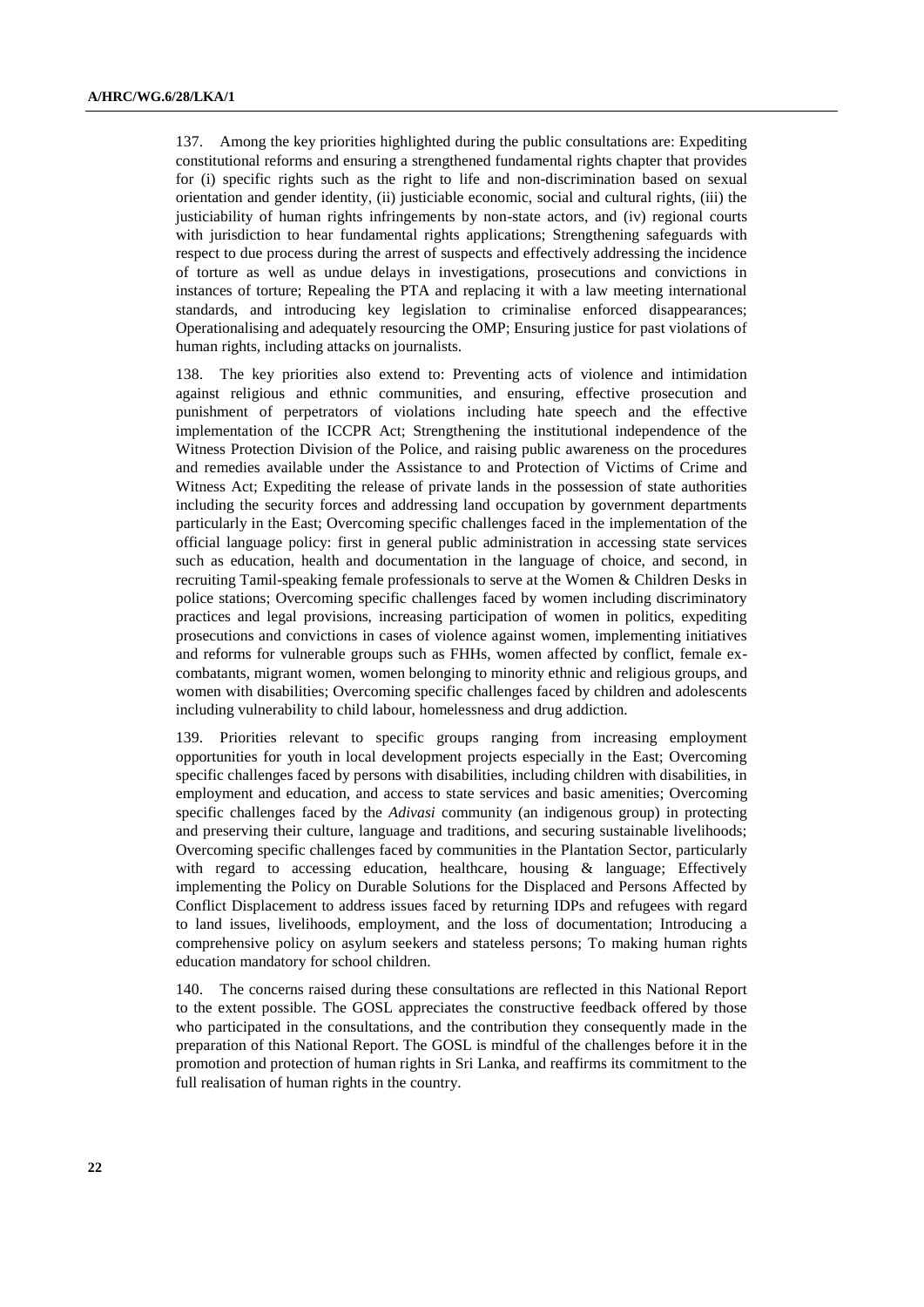*Notes*

- <sup>1</sup> From the Report of the Working Group on the Universal Periodic Review, 5 June 2008, (A/HRC/8/46).
- <sup>2</sup> The Chapter contains, *inter alia*, the freedom of thought, conscience and religion, the freedom from torture, the right to equality and non-discrimination, the freedom from arbitrary arrest, detention and punishment, and the freedoms of speech, assembly, association and movement.
- <sup>3</sup> *Sriyani Silva v. Iddamalgoda* [2003] 2 Sri.L.R. 63.
- <sup>4</sup> Convention Against Torture and other Cruel, Inhuman or Degrading Treatment or Punishment (CAT) Act No. 22 of 1994.
- <sup>5</sup> Convention against Torture and Other Cruel, Inhuman or Degrading Treatment or Punishment.
- <sup>6</sup> The International Covenant on Civil and Political Rights Act No. 56 of 2007.
- $\frac{7}{10}$  For instance, section 5(2) of the ICCPR Act entrenches the 'best interests of the child' principle by providing: 'In all matters concerning children, whether undertaken by public or private social welfare institutions, courts, administrative authorities or legislative bodies, the best interest of the child shall be of paramount importance'.
- <sup>8</sup> From the Report of the Working Group on the Universal Periodic Review, 18 December 2012 (A/HRC/22/16).
- <sup>9</sup> Act No. 4 of 2015.
- <sup>10</sup> The Victims of Crime and Witnesses Assistance and Protection Fund.
- $^{11}\,$  The National Authority for the Protection of Victims of Crime and Witnesses.
- <sup>12</sup> The Victims of Crime and Witnesses Assistance and Protection Division.
- <sup>13</sup> Under the proposed legislation on the Rights of Persons with Disabilities, a new authority with oversight functions with respect to disability rights will be established. Moreover, a draft Bill on the International Convention for the Protection of All Persons from Enforced Disappearance received the approval of Cabinet, and will be discussed in Parliament with a view to ensuring its early enactment.
- <sup>14</sup> Prevention of Terrorism (Temporary Provisions) Act No. 48 of 1979.
- <sup>15</sup> The Convention on the Elimination of all Forms of Discrimination Against Women and the Convention on the Rights of the Child.
- <sup>16</sup> However, these institutional arrangements are subject to the overall accountability and effective monitoring and reporting of the MWCA as the apex body concerned with the rights of the child.
- <sup>17</sup> From the Report of the Working Group on the Universal Periodic Review (Addendum) Views on conclusions and/or recommendations, voluntary commitments and replies presented by the State under review, 21 February 2013 (A/HRC/22/16/Add.1).
- <sup>18</sup> These areas include (1) civil and political rights, (2) economic social and cultural rights, (3) prevention of torture, (4) women's rights, (5) child rights, (6) rights of migrant workers, (7) rights of internally displaced persons, (8) rights of persons with disabilities, (9) labour rights, and (10) environmental rights.
- <sup>19</sup> For instance, the Parliament of Sri Lanka and the Commonwealth Parliamentary Association hosted a Commonwealth Regional Seminar on the Role of Parliamentarians in the Promotion and Protection of Human Rights in February 2016. Members of Parliament, ministers and human rights experts from Sri Lanka and other Commonwealth countries in Asia including Bangladesh, India, Pakistan and the Maldives attended the seminar.
- <sup>20</sup> Resolutions 30/1 and 34/1 titled 'Promoting reconciliation, accountability and human rights in Sri Lanka' were adopted by consensus in September 2015 and March 2017 respectively.
- <sup>21</sup> The Policy provides direction to the process of reconciliation in the country, and steers all stakeholders working on reconciliation towards a uniform and coherent approach to national reconciliation.
- <sup>22</sup> Consequent to a joint Cabinet Memorandum submitted by the President as the Minister of National Integration and Reconciliation, and the Minister of National Co-existence, Dialogue and Official Languages.
- <sup>23</sup> The SCRM is currently engaged with the UN in finalising the monitoring and evaluation components of the Plan in addition to finalising the concept notes which have been developed in close coordination with key government stakeholders and UN agencies.
- <sup>24</sup> The Chairperson of ONUR, former President Chandrika Bandaranaike Kumaratunga, chairs this Committee, and the Secretary General of the SCRM serves as the convenor of the Committee.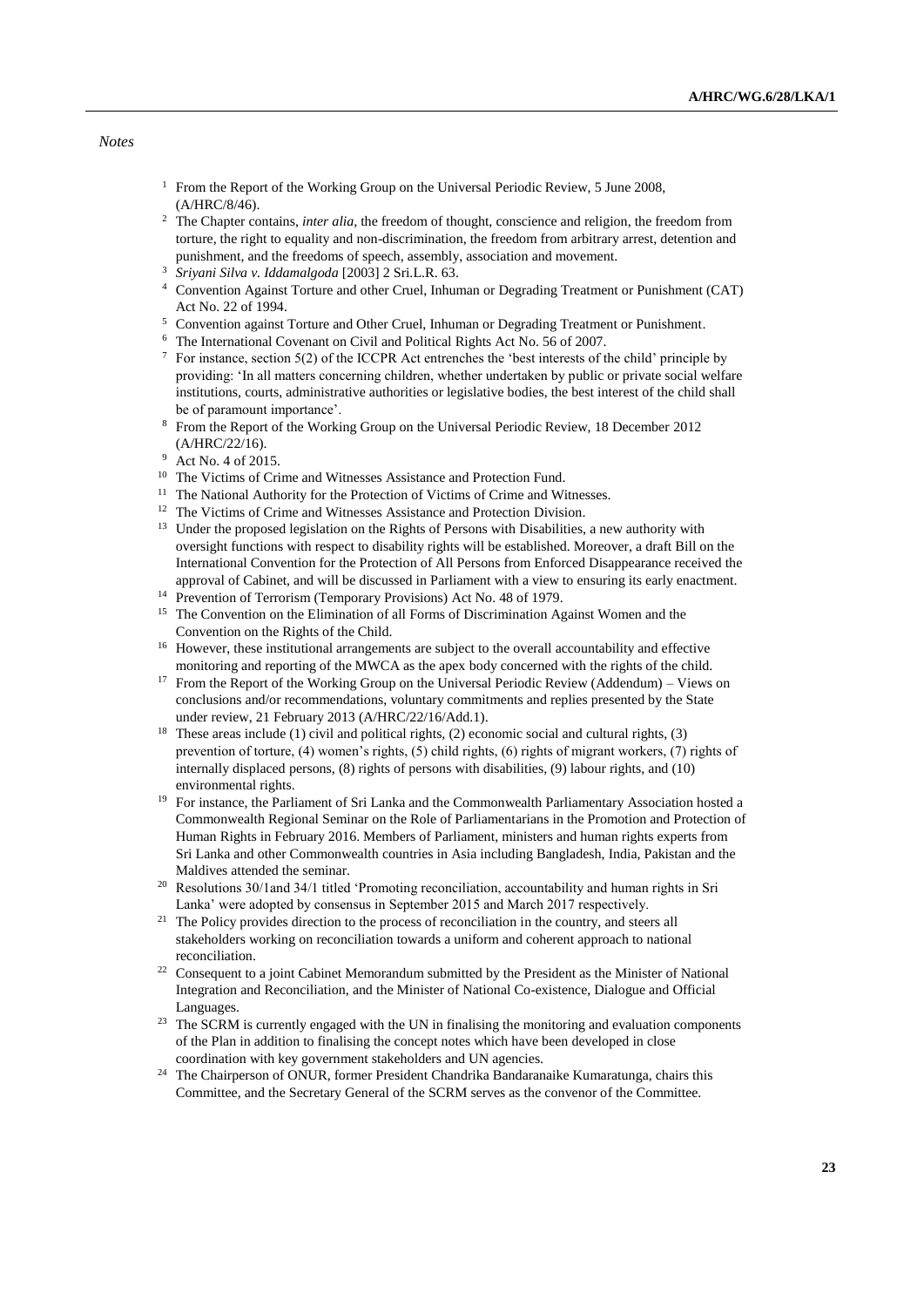- <sup>25</sup> The recommendations of the abovementioned CTF were fully considered in the drafting process. <sup>26</sup> General Certificate of Education (GCE) Ordinary Level (O/L) and Advance Level (A/L) examinations.
- $27$  The workshops aim to train over 1,000 Development Officers in the provision of support to traumatised individuals in their respective communities.
- <sup>28</sup> Under section 55 of the Police Ordinance, No. 16 of 1865.
- <sup>29</sup> The Bill proposes to criminalise enforced disappearance, and to provide the families of victims with effective remedies to obtain compensation and to seek information on the whereabouts of victims.
- <sup>30</sup> Act No. 19 of 2010.
- <sup>31</sup> Act No. 12 of 2016.
- <sup>32</sup> A Cabinet Sub-Committee to grant relief to media personnel who were harassed or attacked during 2005-2015 called for appeals until 1 May 2017.
- <sup>33</sup> In 2016, 133 cultural and religious festivals were celebrated on a multi-cultural basis, with the participation of over 47,500 students in 1,009 schools in 21 districts. Similar multi-cultural and multireligious festivals will be celebrated in 2017 to ensure that children of different ethnic and religious backgrounds appreciate the values and customs of their compatriots.
- <sup>34</sup> The Plan was prepared to allow inclusive and sustainable peace and development, co-existence and reconciliation through the three pillars of ethics, education and empowerment.
- <sup>35</sup> The Ministry of National Co-existence, Dialogue and Official Languages has completed conversational workshops for secretaries of ministries, district secretariats (25 districts) and divisional secretariats (331 divisions) and for heads of the local government institutions.
- <sup>36</sup> Section 120 (5) of No. 5 of 2015 provides: 'The Pharmacist shall when dispensing the medicine, medical device or borderline product provide the customer with a description of such medicine, medical device or borderline product, in the language requested for by such customer.'
- <sup>37</sup> Education Ordinance, No. 31 of 1939.
- <sup>38</sup> The Plan was formulated in consultation with national level education agencies and the Provincial Education Authorities (PEAs). It is a comprehensive plan based on national education policies, international commitments, government policy declarations on education, and the concerns of PEAs.
- <sup>39</sup> Ministry of Education developed the Child Friendly Guidelines in collaboration with the Australian Government and UNICEF.
- <sup>40</sup> The Ministry of Education allocates 10% of its budget for subsidies to provide free textbooks to all students from grade 1 to grade 11. Furthermore, vouchers for school uniform material are provided to all students. 72,480 bursaries are meanwhile provided to children of low-income families to enhance access to secondary education. Additionally, school nutrition programmes are implemented in approximately 8,023 focus schools in underprivileged areas.
- <sup>41</sup> Budgetary provisions have been allocated to construct 8,000 housing units in the Northern and Eastern provinces to meet the immediate and urgent requirements. Further, 1,000 partially damaged houses will be repaired in the Northern and the Eastern provinces. This programme will provide IDPs and refugee returnees with affordable and appropriate housing solutions with social infrastructure and livelihood protection.
- <sup>42</sup> Accordingly, a Bureau directly under the President has been established to coordinate the state and private sectors as well as the public in the reduction of poverty and in the implementation of a community-driven collaborative rural development approach.
- <sup>43</sup> The plans were drafted in consultation with the district secretaries, development agencies and community leaders.
- <sup>44</sup> The model farm in Kilinochchi is under the supervision of the University of Jaffna and the Hambantota farm is under the supervision of the University of Ruhuna.
- <sup>45</sup> Additionally, the Ministry of Rural Economy has developed projects to support livestock farming, which plays a major role in alleviating poverty and increasing the nutritional level of rural communities. Several livestock projects are being implemented island-wide, in collaboration with the Provincial Department of Animal Production and Health, to promote and upgrade dairy, goat, sheep, swine and poultry farming. The GOSL has also played a facilitating role by establishing livestock farmer training centres in Kilinochchi and Vavuniya in the Northern Province and at Uppuveli and Batticaloa in the Eastern Province.
- <sup>46</sup> The Plan was prepared by the Ministry of Labour in collaboration with the Ministry of Health. The policy applies to all sectors including agriculture, industry, construction, tourism and transport.